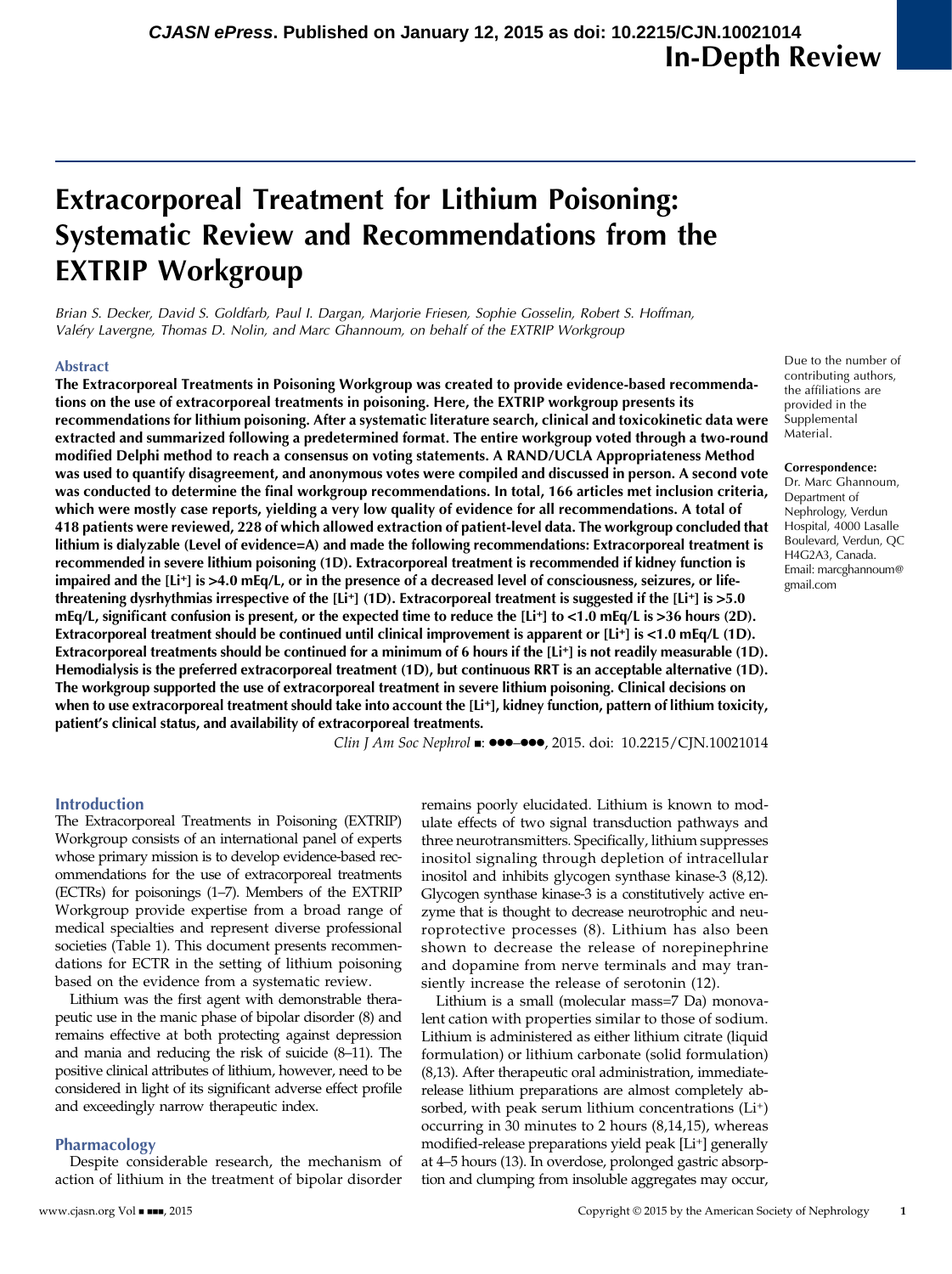# Table 1. Represented societies and official representative

Acute Dialysis Quality Initiative (Marc Ghannoum) American Academy of Clinical Toxicology (Robert S. Hoffman) American College of Emergency Physicians (Timothy J. Wiegand) American College of Medical Toxicology (Timothy J. Wiegand) American Society of Nephrology (Kathleen D. Liu) American Society of Pediatric Nephrology (Timothy Bunchman/Véronique Phan) Asia Pacific Association of Medical Toxicology (Darren M. Roberts, Ashish Bhalla) Association of Physicians of India (Ashish Bhalla) Australian and New Zealand Intensive Care Society (Darren M. Roberts) Australian and New Zealand Society of Nephrology (Darren M. Roberts) Brazilian Association of Poison Control Centers and Clinical Toxicologists (Tais F. Galvao) Brazilian Society of Nephrology (Emmanuel A. Burdmann) Brazilian Society of Toxicology (Tais F. Galvao) Canadian Association of Poison Control Centres (David N. Juurlink) Canadian Association of Emergency Physicians (Martin Laliberté) Canadian Society of Nephrology (Marc Ghannoum) Chinese College of Emergency Physicians (Yi Li) Chinese Medical Doctor Association (Yi Li) European Association of Poison Centres and Clinical Toxicologists (Bruno Mégarbane, Paul I. Dargan) European Renal Best Practice (Jan T. Kielstein, Robert Mactier) European Society for Emergency Medicine (Kurt Anseeuw) European Society of Intensive Care Medicine (Bruno Mégarbane) French Society of Intensive Care (Bruno Mégarbane) German Society of Nephrology (Jan T. Kielstein) International Pediatric Nephrology Association (Timothy Bunchman/Véronique Phan) Indian Society of Critical Care Medicine (Ashish Bhalla) INDO-US Emergency & Trauma Collaborative (Ashish Bhalla) International Society of Nephrology (Emmanuel A. Burdmann) Latin American Society of Nephrology and Hypertension (Emmanuel A. Burdmann) National Kidney Foundation (David S. Goldfarb) Pediatric Continuous Renal Replacement Therapy (Timothy Bunchman/Véronique Phan) Pediatric Critical Care Medicine (Timothy Bunchman/Véronique Phan) Quebec Association of Emergency Physicians (Sophie Gosselin) Quebec Association of Specialists in Emergency Medicine (Sophie Gosselin) Quebec Society of Nephrology (Marc Ghannoum) Renal Association (Robert Mactier) Society of Critical Care Medicine (James B. Mowry and Rob Maclaren) Spanish Clinical Toxicology Foundation (Cristopher Yates)

especially with lithium carbonate, which is the least soluble of the lithium salts, providing a reservoir of lithium for continued absorption (16,17).

Lithium distributes widely in total body water and does not bind to serum proteins (14). The initial volume of distribution of lithium is  $0.5$  L/kg; however, it subsequently increases to 0.7–0.9 L/kg with time (8,13). Tissue distribution of lithium follows a multiple compartment model with a delayed diffusion from the extracellular to the intracellular compartment (18). Lithium is rapidly taken up by the kidney, thyroid, and bone (15,18). However, diffusion into the cerebrospinal fluid and the brain is delayed by approximately 24 hours compared with its appearance in plasma (15,19). Lithium undergoes no metabolism, is freely filtered in the glomerulus, and is excreted entirely in the urine (8,14). Approximately 80% of the lithium that is filtered by the glomerulus is reabsorbed: 60% by the proximal tubule and 20% by the thick ascending limb of the loop of Henle and collecting duct (13). Clinical conditions that decrease GFR or given its biochemical similarity to sodium, increase proximal tubule reabsorption, such as volume depletion and thiazide diuretics, will increase [Li+] (13,15). The terminal elimination halflife of lithium is widely variable and depends on a patient's age, kidney function, and duration of lithium therapy (13). Typically, the half-life of lithium is 12–27 hours, but it can be as high as 58 hours in the elderly or patients who take lithium chronically (14).

# Overview of Lithium Poisoning

Data from the US Poison Control Centers documented 6815 toxic lithium exposures in 2012, 17% of which had at least a moderately severe effect, including 11 deaths (20). There are three clinically recognized patterns of lithium poisoning: acute, acute on chronic, and chronic (13,21,22). Acute lithium poisoning occurs in patients who are lithium naïve and overdose on lithium. Acute-on-chronic lithium poisoning occurs in patients who have an existing body burden of lithium from maintenance therapy and are acutely exposed to a large burden of lithium. Chronic lithium poisoning occurs in patients on maintenance lithium therapy in the clinical context of a recently increased lithium dose, a decline in kidney function, or a drug-drug interaction that impairs elimination (13,21).

The clinical relationship between [Li<sup>+</sup>] and toxicity is complex  $(23-25)$ . The therapeutic steady-state [Li<sup>+</sup>] is 0.6–1.2 mEq/L (8,13,21,26,27) (Table 2). In general, mild lithium toxicity is observed at steady-state [Li+] of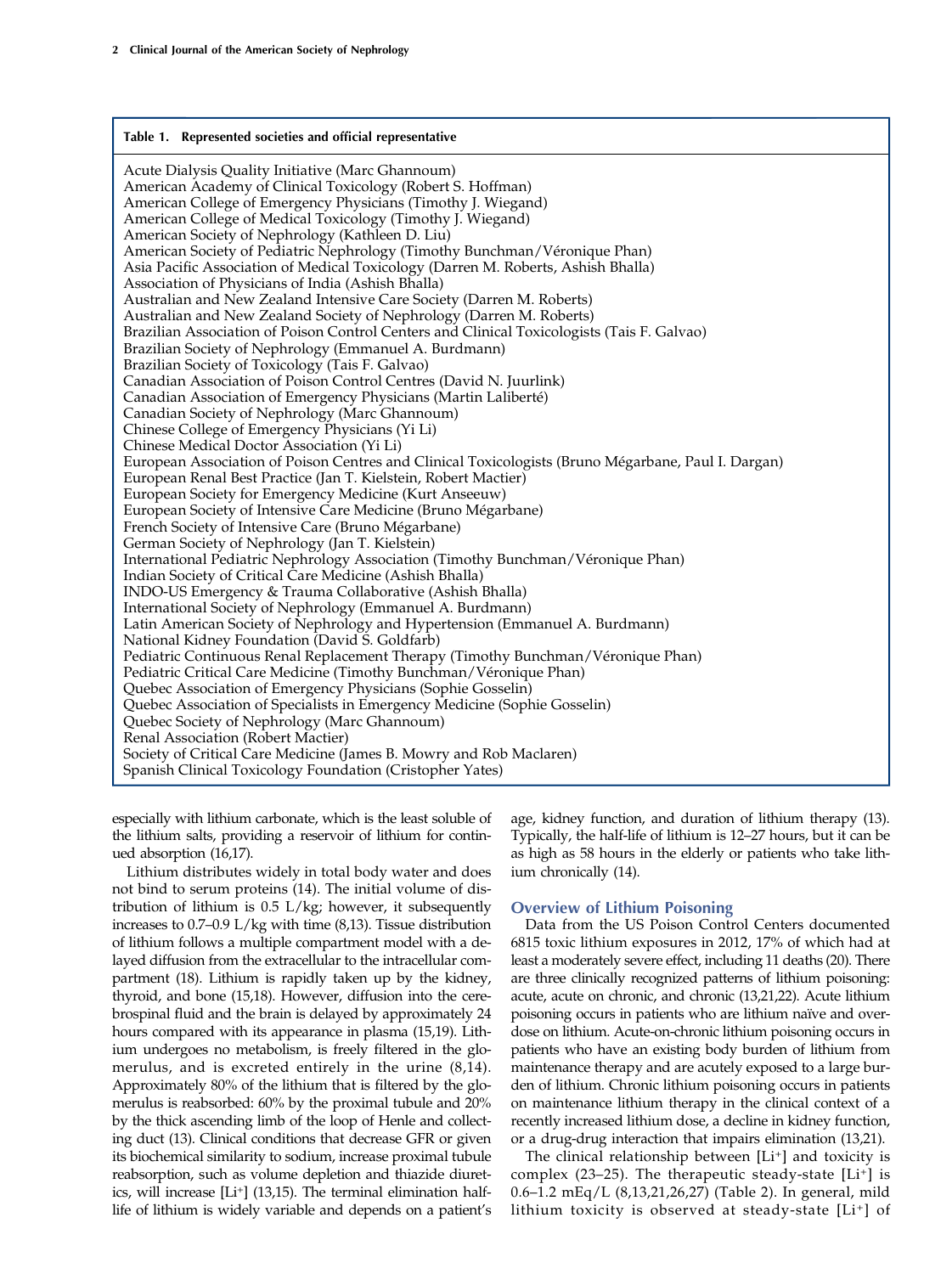1.5–2.5 mEq/L. Moderate toxicity can be observed when [ $Li<sup>+</sup>$ ] reach 2.5–3.5 mEq/L, and severe toxicity can be observed when  $[L^+]$  are  $>3.5$  mEq/L (18,21). However, clinical features are both highly variable and greatly dependent on the specific pattern of poisoning (21); symptoms may be absent or minor, with markedly elevated [Li<sup>+</sup>] in acute lithium poisoning (18,21,28), whereas they may be prominent in chronic toxicity, with serum lithium concentrations as low as 1.5 mEq/L, reflecting higher brain lithium concentrations (18,21). The delayed diffusion of lithium to the brain explains the absence or delay of symptoms in patients with acute lithium poisoning, despite highly elevated [Li+] (18,21,29). For these reasons, these serum lithium concentrations are only a guide to potential risk of toxicity and should always be interpreted in the context of the patient's history, clinical findings, and kidney function.

The central nervous system (CNS) is the organ system predominantly affected, particularly in those patients with chronic lithium poisoning: mild lithium poisoning typically encompasses drowsiness, nausea, vomiting, tremor, hyperreflexia, agitation, muscle weakness, and ataxia (18,21). More prominent symptoms include stupor, rigidity, hypertonia, and hypotension. The most severe cases manifest as coma, convulsions, myoclonus, and cardiopulmonary collapse (18,21). Because the distinction between these gradations can often be subtle, they are best thought of as a natural progression of a potentially severe overdose. Only the gastrointestinal symptoms tend to distinguish acute poisoning, where they are expected and prominent, from chronic toxicity, where they are almost invariably absent. Other clinical findings can include electrocardiographic changes, such as transient ST segment depression, bradycardia, sinus node dysfunction, and inverted T waves in the lateral precordial leads (13,14,30–34).

The syndrome of irreversible lithium-effectuated neurotoxicity (SILENT) is a neurologic complication of lithium toxicity (35–37). Currently, the prevalence of SILENT is unknown and limited to a small number of case reports. Patients with SILENT have chronic, largely cerebellar sequelae, even after lithium has been discontinued and concentrations have fallen to therapeutic or nondetectable values. The clinical features of SILENT may include tremor, extrapyramidal symptoms, gait difficulties, nystagmus, dysarthria, and cognitive deficits (35–37). Currently, there are no definitive treatments for SILENT, although clinicians have

| Table 2. Lithium physicochemical and toxicokinetic<br>properties |                                                           |
|------------------------------------------------------------------|-----------------------------------------------------------|
| Molecular mass                                                   | 7 Da                                                      |
| Volume of distribution                                           | $0.7 - 0.9$ L/kg                                          |
| Protein binding                                                  | $0\%$                                                     |
| Oral bioavailability                                             | Immediate release: 95%-100%;<br>modified release: 60%-90% |
| Therapeutic serum<br>concentration                               | $0.6 - 1.2$ mEq/L                                         |
| Half-life (therapeutic)                                          | $12 - 27 h$                                               |
| Conversion factor                                                | $1$ mmol/L=1 mEq/L                                        |
| Toxic dose (acute<br>poisoning)                                  | $>1$ g elemental Li                                       |

recommended more stringent patient selection for lithium therapy, lower therapeutic [Li+] as a prophylactic measure, and aggressive extracorporeal lithium removal, even after nontoxic concentrations have been achieved in those with lithium poisoning (36).

Management of patients with severe lithium poisoning begins with supportive care, including discontinuation of lithium and volume resuscitation with intravenous isotonic saline (14,21). Activated charcoal is not favored for gastrointestinal decontamination after an acute overdose because it does not bind lithium (38,39). If required, gastric lavage (40) and/or whole bowel irrigation with a polyethylene glycol electrolyte lavage solution may be performed (41,42), although there are no data to show improved outcome with any decontamination procedure (43). Sodium polystyrene sulfonate has been suggested to enhance elimination of lithium but is yet to have a clearly demonstrable role (44).

Owing to its favorable pharmacokinetic parameters, the most efficient reported intervention to remove lithium from a poisoned patient is intermittent hemodialysis (HD), and it is currently advocated for patients with severe toxicity (21,22). In fact, lithium remains one of the poisons where ECTR is most often reported and recommended (45,46), although it is still infrequently used in this context (47,48). Currently, there is discordance in published recommendations and variability in decision making by clinicians regarding indications for ECTR in the setting of lithium poisoning (28). This lack of a clinical consensus stems in part from the complex pharmacology of lithium that prevents a direct relationship between [Li<sup>+</sup>] and toxicity, which may lead to some patients currently being either undertreated or unnecessarily exposed to ECTR. Moreover, no large-scale study on lithium poisoning has been published to date. Thus, the current [Li<sup>+</sup>] thresholds that serve as indicators for ECTR are largely derived from the opinion of a few authors without a systematic review of the evidence. Some examples of these current recommendations are shown in Table 3 (28).

#### Methodology

Predetermined methodology incorporating guidelines from the Appraisal of Guidelines for Research and Evaluation (49) and Grades of Recommendation Assessment, Development and Evaluation (50) is described in detail elsewhere (2,3). The latest literature search was conducted on October 1, 2014, and included searches in Medline, Embase, the Cochrane library (Review and Central), conference proceedings of the European Association of Poisons Centres and Clinical Toxicologists and North American Congress of Clinical Toxicology annual meetings, and Google Scholar.

The search strategy was as follows: ([lithium] and [dialysis or hemodialysis or haemodialysis or hemoperfusion or haemoperfusion or plasmapheresis or plasma exchange or exchange transfusion or hemofiltration or haemofiltration or hemodiafiltration or haemodiafiltration or extracorporeal therapy or continuous RRT (CRRT)]).

Dialyzability (on the basis of criteria listed in [Supplemental](http://cjasn.asnjournals.org/lookup/suppl/doi:10.2215/CJN.10021014/-/DCSupplemental) [Table 1\)](http://cjasn.asnjournals.org/lookup/suppl/doi:10.2215/CJN.10021014/-/DCSupplemental) and clinical data from every included article were summarized. The potential benefit of the procedure was weighed against its cost, availability, alternative treatments, and related complications. The level of evidence assigned to each clinical recommendation was determined by the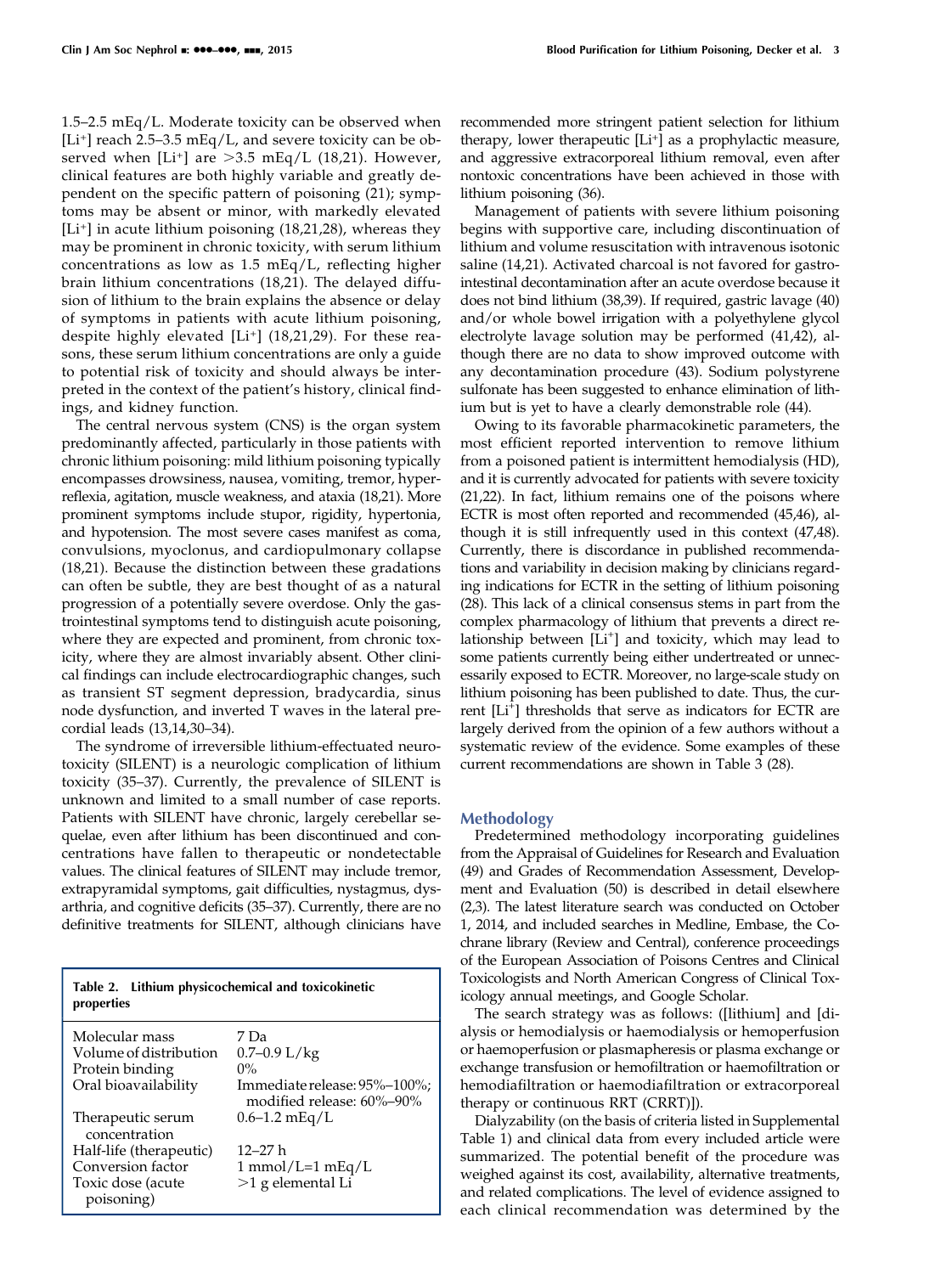| Table 3. Indications for extracorporeal treatment in the treatment of lithium poisoning |                                                                    |                                                   |                                   |                                     |                                                                |                                               |                                                      |
|-----------------------------------------------------------------------------------------|--------------------------------------------------------------------|---------------------------------------------------|-----------------------------------|-------------------------------------|----------------------------------------------------------------|-----------------------------------------------|------------------------------------------------------|
| Indication for ECTR                                                                     | Goldfrank's<br>9th Ed. (216)<br>Emergencies,<br><b>Toxicologic</b> | emedicine.<br>EMedicine<br>redscape.<br>om) (215) | (toxbase.org)<br>(214)<br>Toxbase | $(toxinz.com)$<br>$(213)$<br>Toxinz | and Drug Overdose,<br>6th Ed. (212)<br>Olson's Poisoning       | UpToDate<br>(uptodate.com)<br>(211)           | 2nd Ed. (210)<br>Murray's<br>Toxicology<br>Handbook, |
| Absolute [Li <sup>+</sup> ] regardless of                                               | .<br>시                                                             | $\frac{4}{3}$                                     | $\leq$ 7.5                        |                                     |                                                                | $\frac{4}{\lambda}$                           |                                                      |
| symptoms $(mEq/L)$<br>[Li+] in chronic exposure<br>(mEq/L)                              | $\geq 2.5$                                                         | $\geq 2.5$                                        | $\lambda$                         | $\lambda$                           |                                                                | >2.5                                          | >2.5                                                 |
| Symptoms/signs                                                                          | Neurotoxicity,<br>impairment<br>kidney                             | Neurotoxicity                                     | Neurotoxicity                     | Neurotoxicity                       | impaired mental<br>status, kidney<br>impairment<br>Seizures or | Significant<br>toxicity, kidney<br>impairment | Neurotoxicity                                        |
| ECTR, extracorporeal treatment. Modified from reference 28, with permission.            |                                                                    |                                                   |                                   |                                     |                                                                |                                               |                                                      |

subgroup and epidemiologist ([Supplemental Table 2\)](http://cjasn.asnjournals.org/lookup/suppl/doi:10.2215/CJN.10021014/-/DCSupplemental). All of this information was submitted to the entire workgroup for consideration along with structured voting statements on the basis of a predetermined format. The workgroup met in person to exchange ideas and debate statements. The strength of recommendations was evaluated by a two-round anonymous modified Delphi method for each proposed voting statement ([Supplemental Figure 1](http://cjasn.asnjournals.org/lookup/suppl/doi:10.2215/CJN.10021014/-/DCSupplemental)), and the RAND/UCLA Appropriateness Method was used to quantify disagreement between voters (51).

# **Results**

The results of the literature search are shown in Figure 1. In total, 507 articles were identified after duplicates were removed, of which 341 full-text articles were retrieved and 166 studies were finally included for analysis. In total, 156 case reports/case series (235 patients) (16,18,23,25,26,30– 34,37,44,52–193), five descriptive cohorts (101 patients) (24,47,48,194,195), three observational studies (80 patients) (196–198), and two pharmacokinetic studies (two patients) (199,200) were included. Reliable information on patient-level data was possible in 228 patients (Table 4).

# Clinical Outcomes

One prospective cohort study included patients in whom HD was recommended by a poison control center and compared those who actually received HD  $(n=8)$  with those who did not  $(n=9)$  (196). Groups were deemed comparable for all baseline characteristics, although the small number of patients included does not allow reliable comparison (for example, initial [Li+] was 4.30 in the HD group and 2.71 in the control group with a  $P$  value=0.18). Additionally, patient selection was potentially subject to confounding by indication. Clinical outcome (death and sequalae) in both groups were not found to be statistically different, but this interpretation is limited by the study being underpowered and by potential confounders (age, type of poisoning, [Li+], coingestants, etc).

Another observational retrospective study of 14 patients identified clinical and biochemical makers on admission that were associated with a greater number of HD sessions (197); no significant association between the number of HD sessions and outcomes, including length of intensive care unit stay, can be derived from the study, because the analysis was also underpowered. A third comparative study showed significant worsening neurologic status in a group of patients who were dialyzed, but the study was only presented in abstract form (198). Because these studies had serious limitations and because the rest of the clinical literature review was solely comprised of case reports and uncontrolled descriptive cohorts, the quality of the evidence was considered to be very low for all recommendations.

The clinical features of reported patients with lithium toxicity are presented in Table 4. There were slightly more patients with chronic than acute toxicity (123 versus 93 patients, respectively); it was often impossible to ascertain whether patients had been taking lithium previously, and therefore, it was not feasible to differentiate between acute and acute-on-chronic poisoning. Average [Li+] were higher in those patients after an acute ingestion (5.7 versus 3.4 mEq/L for patients with chronic toxicity). Prominent neurologic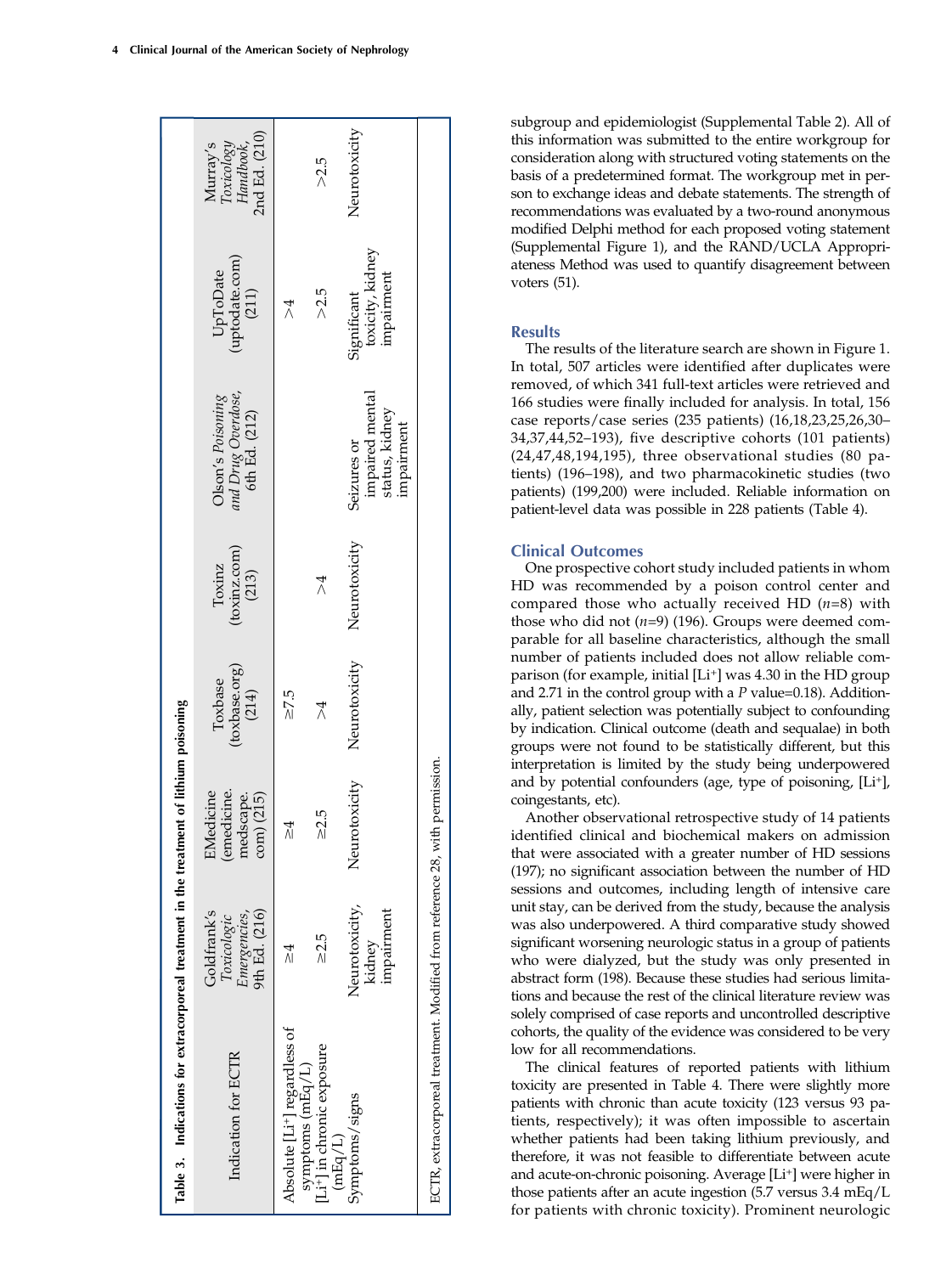

Figure 1. | Flow diagram for lithium records search (October 1, 2014).

symptoms were present in both types of poisoning, although they appeared less frequently and less severely in patients with acute cases, especially if ECTR was performed within 24 hours of ingestion. Seizures were reported almost as frequently in chronic and acute poisonings (63,66,88,115,128,137,161,165,187). Many types of abnormal cardiac rhythms were identified from our literature search in both types of toxicity patterns. AKI was a common feature on presentation (more so in patients with chronic toxicity).

For all groups, HD was, by far, the predominant ECTR modality used. Most (83%) of the reported patients experienced some degree of clinical improvement either during or on cessation of ECTR. There were 14 deaths reported from 228 patients included (23,25,52,70,74,75,93,96,104,119,139,159,162) (slightly more in those who were acutely poisoned). In these patients, the cause of death was cardiopulmonary failure, sepsis, brain death, or unrelated to lithium. Although its interpretation should be cautioned by the presence of confounders and publication bias, the mean peak [Li+] after acute exposures was higher in fatalities compared with that of survivors (8.7 versus 5.5 mEq/L, respectively). The majority of reported adverse events observed during ECTR included hypotension (112,159,161,185), an acute drop in hemoglobin (179), upper extremity vein thrombosis (125), peritonitis attributed to a peritoneal dialysis (PD) catheter (137,186), and HD catheter-related sepsis (144). Although clinical improvement was usually observed during ECTR, deterioration during the procedure was reported in some patients (198,201). One review suggested that several patients with cognitive deterioration were reported during ECTR, but the search strategy for the review of patient worsening is unclear, and individual patients were not referenced (201).

## **Dialyzability**

The favorable chemical and pharmacologic properties of lithium (low molecular weight, low protein binding, relatively low  $V<sub>D</sub>$ , and low endogenous clearance) (Table 2) suggest that lithium should be readily dialyzable, and this is confirmed by the literature review. High-efficiency HD

can achieve a lithium clearance of 180 mL/min (21,89,148,202) when operator characteristics are maximized (Table 5) (185,203). Comparatively, kidney (and total body) clearance of lithium can reach, at best, approximately 25% of GFR or 30–40 mL/min. Because impairment of kidney function often accompanies lithium toxicity and because lithium itself has long-term effects on kidney function, lower lithium clearances are usually reported, reaching an average of 10.6 mL/min for our cohort (14,204). The reported lithium half-life during HD was always shorter than that before and/or after dialysis, when it was calculated (18,70,71,97,110,111,149,193,202). Exact lithium removal by ECTR was quantified in several reports (usually using older dialysis technology) (56,62,71,107,126,172,183,192,202) and shown to be significant, sometimes even in excess of 25 mEq/h (71).

There are limited data with intermittent hemodiafiltration and sustained low-efficiency HD, but both seem to provide excellent clearance (60). As expected by their lower effluent and blood flow rates, CRRTs are approximately three times less efficient than HD (205). This difference is best confirmed in patients undergoing both CRRT and HD (60,82,138,140). Likewise, PD only provides clearance of 9–14 mL/min (14,89,128,190).

The effect of ECTR on lithium elimination from other body compartments is less often reported, but the decrease of lithium concentration in red blood cells (71,167,172) and cerebrospinal fluid (111,149,193) seems to parallel that from the serum. In one report, ECTR did not seem to reduce endogenous renal elimination (18). Like other small solutes (e.g., urea), there is evidence that maximizing blood flow (128,185,193), increasing effluent flow (105,128), and using a high-efficiency dialyzer (149) improve lithium clearance during ECTR.

Averaged clearance parameters (Table 5) and kinetic grading of individual patients (Table 6) confirm the high dialyzability for lithium. This is substantiated by a large number of reports where systematic measurements and correct calculations were performed, including several where lithium removal was quantified in effluent/dialysate, the preferred method for assessing dialyzability (2,206).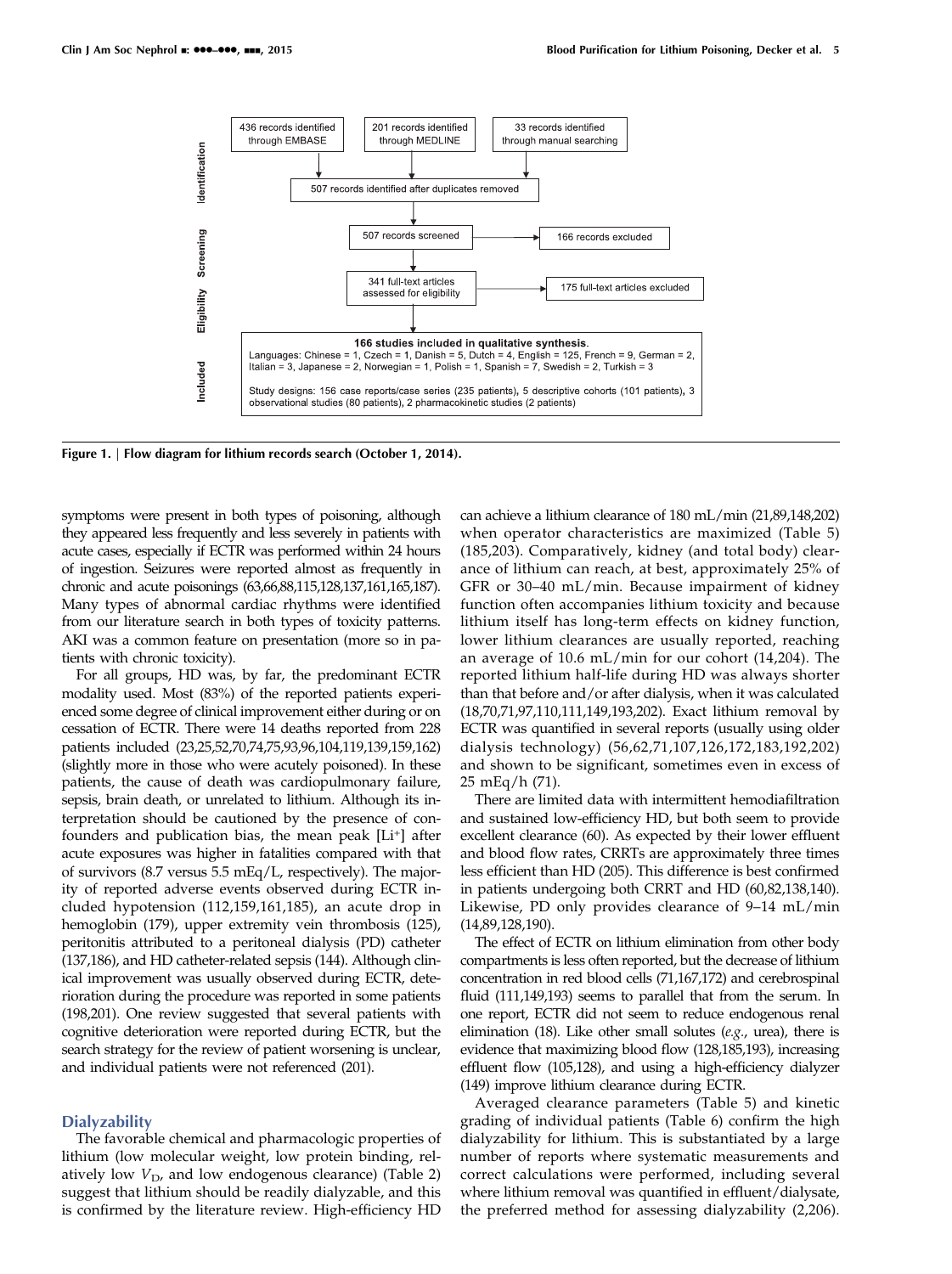| Table 4. Clinical data related to the accepted cases of patients who received extracorporeal treatment for lithium toxicity |                                    |                          |                           |
|-----------------------------------------------------------------------------------------------------------------------------|------------------------------------|--------------------------|---------------------------|
| Clinical data                                                                                                               | Acute/Acute on<br>Chronic $(n=93)$ | Chronic $(n=123)$        | Unknown $(n=12)$          |
| Patient demographics                                                                                                        |                                    |                          |                           |
| Mean age (yr)                                                                                                               | $40.3$ (range= $16-69$ )           | $52.5$ (range= $0-80$ )  | 41.2 (range=23-69)        |
| Sex $(\%$ men)                                                                                                              | 44                                 | 34                       | 20                        |
| Mean length of lithium therapy (yr)                                                                                         | N/A                                | 7.8 (range=0-42)         | $5.5$ (range= $1-10$ )    |
| Poisoning exposure                                                                                                          |                                    |                          |                           |
| Mean elemental lithium ingestion (mEq) <sup>a</sup>                                                                         | 798 (range=67-2630)                | N/A                      | N/A                       |
| Mean peak lithium concentration (mEq $/L$ )                                                                                 | 5.7 (range=1.1-14.6)               | 3.4 (range=0.6–6.3)      | 3.7 (range=2.1-6.7)       |
| Mean delay between ingestion and admission (h)                                                                              | 17.6 (range=0.5–288)               | N/A                      | N/A                       |
| Clinical symptoms and signs                                                                                                 |                                    |                          |                           |
| Decreased consciousness (%)                                                                                                 | 52                                 | 87                       | 83                        |
| Seizure (%)                                                                                                                 | 10                                 | 12                       | $\theta$                  |
| Ataxia $(\%)$                                                                                                               | 6                                  | 22                       | 17                        |
| Hyperthermia (%)                                                                                                            | 8                                  | 4                        | $\,8\,$                   |
| Gastrointestinal (%)                                                                                                        | 29                                 | 19 <sup>b</sup>          | 25                        |
| Dysrhythmias (%)                                                                                                            | 25                                 | 33                       | 8                         |
| $AKI$ (%)                                                                                                                   | 30                                 | 72                       | 17                        |
| Mean creatinine on admission (mg/dL)                                                                                        | 2.1 (range= $0.6-6.4$ )            | 2.9 (range= $0.8-16$ )   | $2.0$ (range= $1.1-2.9$ ) |
| <b>ECTR</b>                                                                                                                 |                                    |                          |                           |
| Mean delay between admission and                                                                                            | $17.6$ (range= $1-120$ )           | $32.3$ (range= $1-168$ ) | $13.5$ (range= $3-24$ )   |
| ECTR initiation (h)                                                                                                         |                                    |                          |                           |
| Hemodialysis (%)                                                                                                            | 69.9                               | 82.9                     | 58.3                      |
| Continuous RRT (%)                                                                                                          | 12.9                               | 6.5                      | 0                         |
| Sustained low-efficiency dialysis (%)                                                                                       | 1.1                                | $\mathbf{0}$             | $\mathbf{0}$              |
| Hemoperfusion (%)                                                                                                           | 1.1                                | $\theta$                 | $\mathbf{0}$              |
| Exchange transfusion (%)                                                                                                    | $\overline{0}$                     | 0.8                      | $\theta$                  |
| Peritoneal dialysis (%)                                                                                                     | 4.3                                | 4.9                      | 41.7                      |
| Intermittent hemodiafiltration (%)                                                                                          | $\Omega$                           | 0.8                      | 0                         |
| $>1$ ECTR $(\% )$                                                                                                           | 10.8                               | 4.1                      | $\theta$                  |
| Outcome                                                                                                                     |                                    |                          |                           |
| Sequelae $n$ (%)                                                                                                            | 14(15.1)                           | 25(20.3)                 | 1(8.3)                    |
| Fatalities $n$ (%)                                                                                                          | 7(7.5)                             | 6(4.9)                   | 1(8.3)                    |

These only include cases in which patient-level data could be extracted. Given the nature of the data, it was felt that a statistical comparison of the groups was inappropriate. N/A, not applicable.

<sup>a</sup>Lithium carbonate (300 mg) contains 8 mEq or 56.4 mg elemental lithium.

<sup>b</sup>Gastrointestinal symptoms were usually coexisting conditions in chronic lithium poisoning.

| Aggregate clearances obtained in the reported<br>Table 5.<br>patients      |                               |                                                                               |  |  |
|----------------------------------------------------------------------------|-------------------------------|-------------------------------------------------------------------------------|--|--|
| Method of Removal                                                          | Clearance $(mL/min)$          |                                                                               |  |  |
|                                                                            | Mean                          | Range                                                                         |  |  |
| Endogenous<br>Peritoneal dialysis<br>Hemodialysis<br><b>Continuous RRT</b> | 10.6<br>10.9<br>106.9<br>43.1 | $1.5 - 39.6$ $(n=53)$<br>$9-14(n=5)$<br>40-180 $(n=39)$<br>$19 - 64$ $(n=19)$ |  |  |

According to the dialyzability criteria in [Supplemental Ta](http://cjasn.asnjournals.org/lookup/suppl/doi:10.2215/CJN.10021014/-/DCSupplemental)[ble 2,](http://cjasn.asnjournals.org/lookup/suppl/doi:10.2215/CJN.10021014/-/DCSupplemental) the workgroup agreed that lithium was dialyzable (level of evidence=A).

# Lithium Rebound

Lithium rebound is defined as an increase in [Li+] observed after ECTR cessation. This phenomenon may be caused by either a redistribution of lithium from deeper compartments/red blood cells to the plasma or by ongoing absorption from the gastrointestinal tract. Postredistribution lithium rebound characteristically occurs after high-efficiency techniques; the rise in [Li+] is maximal after 6–12 hours (reaching 0.5–1.0 mEq/L) (18,47,64,70,79,89,110,111,207) and not associated with recurrent symptoms as lithium moves away from the toxic compartment (56). By contrast, rebound from ongoing absorption can occur in poisonings from extended-release formulations or patients with decreased gastrointestinal motility; they can be noticeably much greater in extent (16,68,71,72,87,91,152,178) and may be associated with recurrence of symptoms or clinical deterioration, because the absorbed drug will ultimately distribute into the CNS and other tissues. In every reported patient with lithium rebound associated with clinical deterioration, the rise was attributed to ongoing absorption of extended-release formulations (16, 68,72).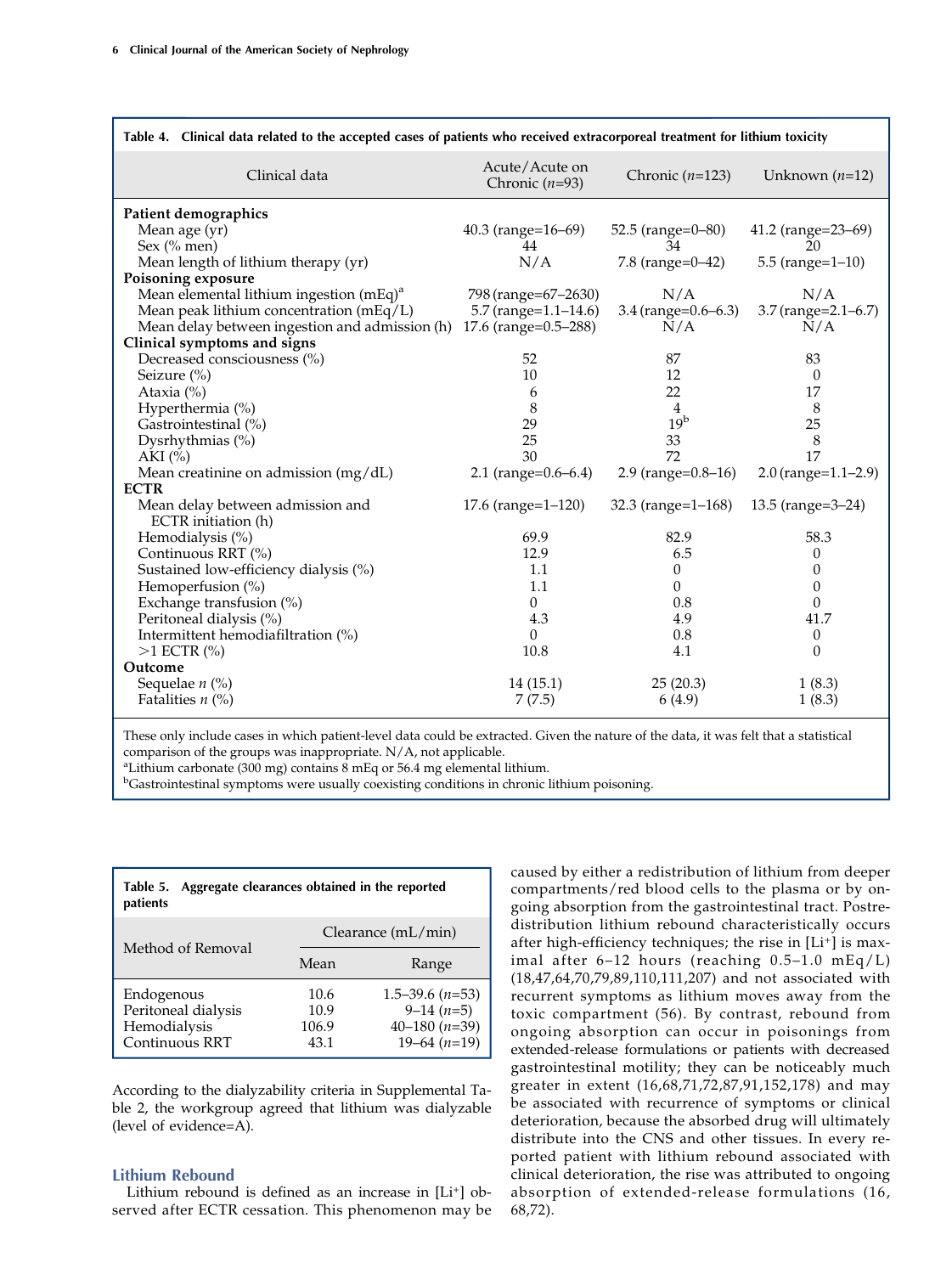|                          | Table 6. Kinetic grading for individual patients |              |                          |  |  |
|--------------------------|--------------------------------------------------|--------------|--------------------------|--|--|
| TK/PK                    | Number of Patients with PK/TK Grading            |              |                          |  |  |
| Grading                  | Peritoneal<br>Dialysis                           | Hemodialysis | Continuous<br><b>RRT</b> |  |  |
| Dialyzable               |                                                  | 30           |                          |  |  |
| Moderately<br>dialyzable | 2                                                | 4            | З                        |  |  |
| Slightly<br>dialyzable   | З                                                |              |                          |  |  |
| Not dialyzable           |                                                  |              |                          |  |  |

Patients who had more than one extracorporeal treatment may appear at more than one place. PK, pharmacokinetics; TK, toxicokinetics.

# Recommendations

#### (1) General Statement

We recommend ECTR in patients with severe lithium poisoning (1D).

Rationale. Poisoning to lithium can be life threatening, and treatment options to prevent or reverse toxic symptoms are limited (Table 7). Lithium is highly dialyzable, and data from the majority of reports showed clinical improvement when ECTR was used. ECTR, such as HD, can reduce the lithium concentration from the blood at a rate exceeding normal kidney clearance by severalfold (even with the addition of aggressive volume expansion), and although unproven, it is also likely to remove it more rapidly from the CNS where toxicity occurs. Despite the absence of randomized clinical trials and the low likelihood that these will ever be conducted, all 27 panel members strongly voted for ECTR in patients with severe lithium poisoning (median vote=9). The benefit of ECTR when lithium poisoning is severe, as defined by any of the conditions below, was deemed to significantly outweigh potential risks, complications, and costs of the procedure.

#### (2) Indications for ECTR

ECTR is recommended if any of the following conditions are present (1D):

(1) If kidney function is impaired and the  $[L^+]$  is  $>4.0$  mEq/L.

(2) In the presence of a decreased level of consciousness, seizures, or life-threatening dysrhythmias, irrespective of the [Li+].

ECTR is suggested if any of the following conditions are present (2D):

- (3) If [Li<sup>+</sup>] is  $>5.0$  mEq/L.
- (4) If significant confusion is present.
- (5) If the expected time to reduce  $[Li^+]$  to <1.0 mEq/L with optimal management is  $>$ 36 hours.

Rationale. Even if the correlation between the [Li+] and clinical features of toxicity is controversial (23–25), the workgroup suggested that ECTR is indicated above a [Li+] of 5.0 mEq/L; this is because of the possibility that toxicity will occur above this threshold, even if clinical features of toxicity are initially absent. Also, better removal by ECTR is possible when the [Li+] in the intravascular space is high. The workgroup suggests that this clinical approach be considered, regardless of the pattern of lithium poisoning: the literature review revealed that the outcomes of patients with acute ingestions were less benign than originally thought and that a threshold of 5.0 mEq/L, which is higher than most other quoted sources, would justify ECTR. A patient who presents with acute lithium poisoning warrants close monitoring and consideration for ECTR, even if asymptomatic.

Because the kidneys are the exclusive organs for lithium elimination, impaired kidney function should lower the threshold for ECTR initiation (4.0 mEq/L, regardless of clinical features; 1D). For the purpose of this assessment, the EXTRIP Workgroup defined impaired kidney function from the perspective of poison elimination as (1) stage 3B, 4, or 5 CKD (*i.e.*, eGFR $\leq$ 45 mL/min per 1.73 m<sup>2</sup>); (2)

# Table 7. Executive summary of recommendations

## General

| ECTR is recommended in patients with severe Li poisoning (1D)                                                                  |
|--------------------------------------------------------------------------------------------------------------------------------|
| <b>Indications</b>                                                                                                             |
| ECTR is recommended (1D)                                                                                                       |
| If kidney function is impaired and the $[L+] > 4.0$ mEq/L                                                                      |
| In the presence of a decreased level of consciousness, seizures, or life-threatening dysrhythmias irrespective of $[L_i^+]$    |
| ECTR is suggested (2D)                                                                                                         |
| If the $[Li^+] > 5.0$ mEq/L                                                                                                    |
| If confusion is present                                                                                                        |
| If the expected time to obtain a [Li <sup>+</sup> ]<1.0 mEq/L with optimal management is >36 h                                 |
| Cessation of ECTR is recommended (1D)                                                                                          |
| When the $[L+] < 1.0$ mEq/L or clinical improvement is apparent                                                                |
| After a minimum of 6 h of ECTR if the $[L+]$ is not readily available                                                          |
| After interruption of ECTR, serial [Li <sup>+</sup> ] measurements should be obtained over 12 h to determine use of subsequent |
| <b>ECTR</b> sessions (1D)                                                                                                      |
| <b>Choice of ECTR</b>                                                                                                          |
| Intermittent hemodialysis is the preferred ECTR (1D)                                                                           |
| Continuous RRT is an acceptable alternative if intermittent hemodialysis is not available (1D)                                 |
| After initial treatment, both continuous RRT and intermittent hemodialysis are equally acceptable (1D)                         |
|                                                                                                                                |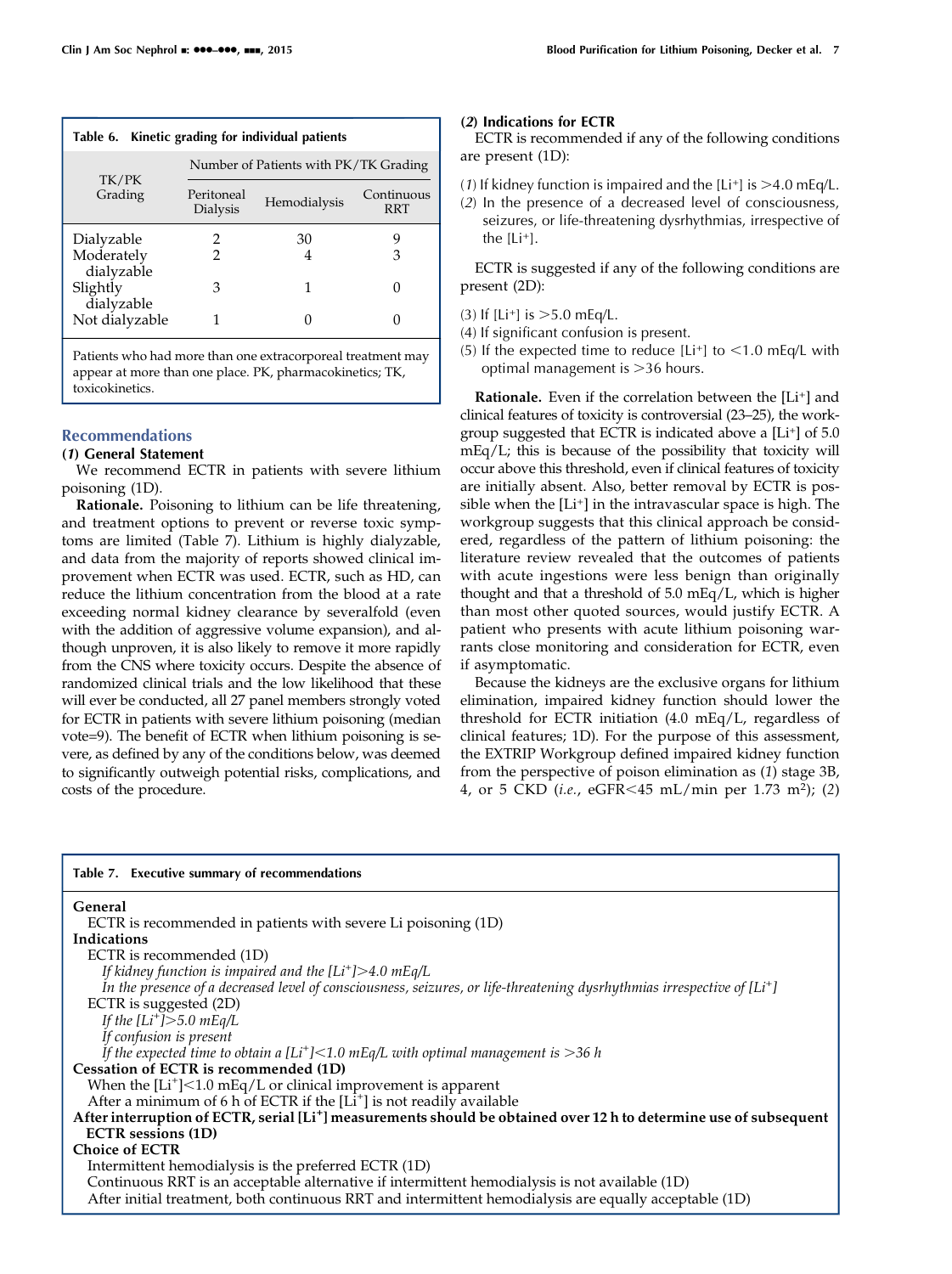Kidney Disease Improving Global Outcomes stage 2 or 3 AKI; (3) in the absence of a baseline, a serum creatinine of 2 mg/dl (176  $\mu$ mol/L) in adults and 1.5 mg/dL (132  $\mu$ mol/L) in elderly/low-muscle mass patients; and (4) in children with no baseline creatinine, a serum creatinine greater than two times the upper limit of normal for age and sex. The presence of oligo/anuria should raise awareness of impaired kidney function, regardless of serum creatinine concentration.

Regardless of the [Li+], ECTR is recommended (1D) in any patient manifesting clinical features of decreased consciousness, seizures, or dysrhythmias to rapidly reduce the lithium burden. Seizures are usually a manifestation of severe lithium neurotoxicity (25). Various abnormal cardiac rhythms can occur in lithium poisoning (47), although life-threatening dysrhythmias are rare; when present, they seemed to improve with active treatment, including ECTR (33,69,75,135,139,141,157).

Any delays in reducing the [Li+] in these symptomatic patients may increase the risk for chronic neurotoxicity. A similar rationale is used to justify ECTR if the expected time to achieve a safe [Li<sup>+</sup>] (<1 mEq/L) is >36 hours. Given the risks inherent in protracted periods of lithium toxicity, it is prudent to proceed with ECTR if this clinical scenario is anticipated. Finally, the reported amount of ingestion is very unreliable and should not be used as the sole clinical justification for ECTR. However, there are reports of patients with massive lithium overdoses who were asymptomatic on admission but eventually developed life-threatening clinical features (52,60,122). Such patients should be closely monitored for [Li+], kidney function, and clinical status. Early communication with a dialysis team should be initiated, and preemptive transfer to a unit dispensing ECTR should be considered for those patients presenting with a massive lithium ingestion if the risk assessment justifies it (208). Efforts should be targeted to limit the time in initiating ECTR after the patient develops one of the aforementioned criteria.

## (3) Cessation of ECTR

Cessation of ECTR is recommended (1D):

- (1) If either the [Li<sup>+</sup>] is <1.0 mEq/L or clinical improvement is apparent.
- (2) After a minimum of 6 hours of ECTR if the [Li+] is not readily measurable.

After interruption of ECTR, serial [Li<sup>+</sup>] measurements should be performed over 12 hours to determine the need for subsequent ECTR sessions (1D).

Rationale. An initial session of ECTR should provide sufficient time for removal of a toxic lithium burden. At a  $[Li^+] < 1$  mEq/L, it is unlikely that the patient will manifest any life-threatening toxicity, and this is, therefore, an endpoint for ECTR cessation. If [Li+] are not available in a clinically meaningful timeframe, a minimum length of 6 hours of ECTR will provide for acceptable lithium removal as well as a margin of safety on the assumption of a lithium half-life of 2 hours on modern high-efficiency HD (72,83,89,149,193). It is also reasonable to stop ECTR if significant clinical improvement is apparent. After ECTR cessation, serial [Li+] should be obtained over 12 hours to determine the extent of lithium rebound; although this rebound may not be clinically significant (see above), additional ECTR sessions may provide for additional opportunity to remove more lithium. If ongoing absorption is suspected, a longer observation period may be warranted (72). The dialysis catheter should remain in place until no additional ECTRs sessions are anticipated.

# (4) Choice of ECTR

- (1) Intermittent HD is the preferred ECTR modality in lithium poisoning (1D).
- (2) CRRT is an acceptable alternative if intermittent HD is not available (1D).
- (3) After an initial treatment with intermittent HD, both CRRT and intermittent HD are equally acceptable modalities for additional lithium removal (1D)

Rationale. Intermittent HD is the most efficient ECTR at reducing the body burden of lithium. The rapid and sustained clearance of lithium from poisoned patients provided by HD may help ameliorate ongoing signs of toxicity and prevent chronic sequelae. Among the various ECTRs, HD is the most widely available, the least expensive, and the best adapted to quickly eliminate small molecules, like lithium. Although CRRT is less efficient at lithium removal, it is an acceptable alternative if intermittent HD is not available. The better hemodynamic tolerance attributed to CRRT over intermittent HD is questionable in lithium poisoning, when net fluid removal is not required. Preliminary data with both sustained low-efficiency HD and intermittent hemodiafiltration seem to justify their role as potential alternatives to HD. Charcoal hemoperfusion is useless (181), because charcoal does not adsorb lithium (38,39). The data for other ECTRs, such as exchange transfusion, liver support therapies, and therapeutic plasma exchange, are almost nonexistent and would not be expected to provide similar clearance to the more common and efficient diffusive techniques (209). The clearances obtained with PD are even inferior to CRRT, and it is, therefore, not recommended. After an initial treatment, if ECTR is required to remove more lithium, either a repeat intermittent dialysis session or a switch to CRRT was considered an equivalent alternative; prolonged treatment with either HD (179) or CRRT (128) may help remove lithium from the CNS, a compartment that diffuses more slowly into the blood. There is limited evidence from simulation models that HD followed by CRRT will result in lower intracellular lithium concentration compared with either individually, although repeated HD was not studied in the model (138). To optimize clearance, it is proposed to maximize operational parameters (203), including blood flow (128,185,193), effluent flow (105,128), and performant filters (149). If CRRT is chosen, the delivered dose should be also maximized (i.e., above the standard 20–25 ml/kg per hour usually prescribed for AKI).

# **Conclusions**

Lithium's narrow therapeutic index continues to make it a challenging drug to manage, with toxicity always a concern. The workgroup recommended that ECTR be used in patients with severe toxicity to minimize the length of time that the brain is exposed to toxic lithium concentrations. ECTR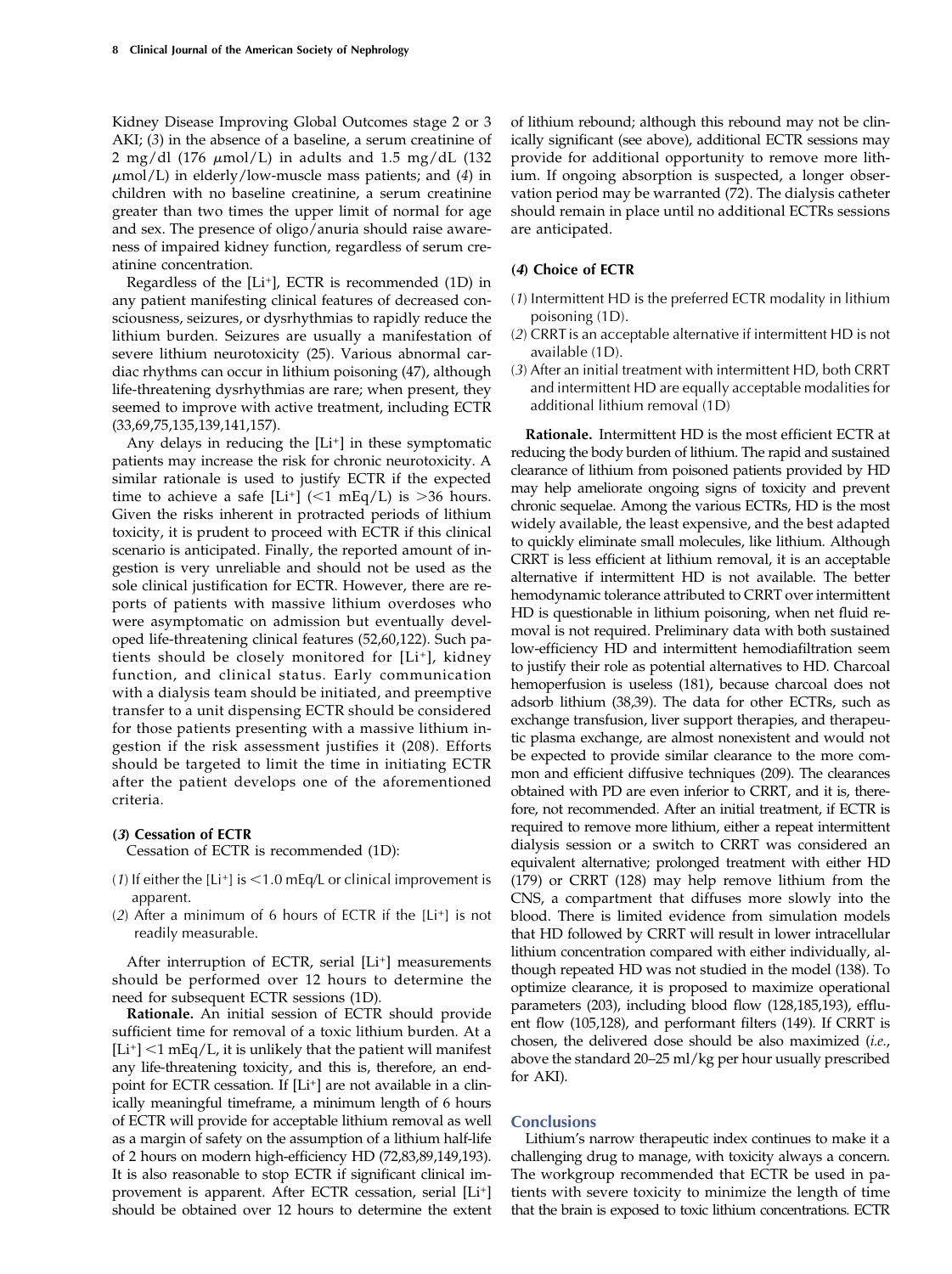should be particularly considered when there is concomitant kidney impairment, there is evidence of neurotoxicity, or  $[L_i^+]$  is  $>5.0$  mmol/L. The current literature has shown that HD is the most effective tool to rapidly reduce [Li<sup>+</sup>] in poisoned patients.

### Acknowledgments

We acknowledge the tremendous work of our dedicated translators: Marcela Covica, Alexandra Angulo, Ania Gresziak, Monique Cormier, Samantha Challinor, Martine Blanchet, Gunel Alpman, Joshua Pepper, Lee Anderson, Andreas Betz, Tetsuya Yamada, Nathalie Eeckhout, Matthew Fisher, Ruth Morton, Denise Gemmellaro, Nadia Bracq, Olga Bogatova, Sana Ahmed, Christiane Frasca, Katalin Fenyvesi, Timothy Durgin, Helen Johnson, Martha Oswald, Ewa Brodziuk, David Young, Akiko Burns, Anna Lautzenheiser, Banumathy Sridharan, Charlotte Robert, Liliana Ionescu, Lucile Mckay, Vilma Etchart, Valentina Bartoli, Nathan Weatherdon, Marcia Neff, Margit Tischler, Sarah Michel, Simona Vairo, Mairi Arbuckle, Luc Ranger, Nerissa Lowe, Angelina White, Salih Topal, John Hartmann, Karine Mardini, Mahala Bartle Mathiassen, Anant Vipat, Gregory Shapiro, Hannele Marttila, and Kapka Lazorova. We also acknowledge the important contributions from our librarians and secretarial aids: Marc Lamarre, David Soteros, Salih Topal, Henry Gaston, and Brenda Gallant.

Funding for Extracorporeal Treatments in Poisoning (EXTRIP) was obtained from industry in the form of unrestricted educational grants. These funds were used solely for expenses related to literature retrieval and translation of publications as well as reimbursement of conference calls and travel expenses for attendance at EXTRIP meetings. A list of EXTRIP sponsors can be found at [www.](http://www.extrip-workgroup.org) [extrip-workgroup.org](http://www.extrip-workgroup.org).

There was no industry input into meeting organization, scientific content, development, or publication of the recommendations. Furthermore, industry presence at meetings was not allowed, and industry awareness or comment on the recommendations was not sought or accepted. Complete financial disclosure for each EXTRIP member can be found at [www.extrip-workgroup.org](http://www.extrip-workgroup.org).

The EXTRIP Workgroup also includes the following individuals: Kurt Anseeuw, Ashish Bhalla, Emmanuel A. Burdmann, Diane P. Calello, Paul I Dargan, Brian S. Decker, Tais F. Galvao, David S. Goldfarb, Sophie Gosselin, Lotte C. Hoegberg, Robert S. Hoffman, David N. Juurlink, Jan T. Kielstein, Martin Laliberté, Valéry Lavergne, Kathleen D. Liu, Yi Li, Robert MacLaren, Robert Mactier, Bruno Mégarbane, James B. Mowry, Thomas D. Nolin, Véronique Phan, Darren M. Roberts, Kevin M. Sowinski, Timothy J. Wiegand, James F. Winchester, Christopher Yates.

# **Disclosures**

D.S.G. has unrelated interests as follows: advisory board for Retrophin, Astra Zeneca, research site for Reata, Amgen, Hospira; owner: the Ravine Group; funding: National Institute of Diabetes and Digestive and Kidney Diseases and National Center for Advancing Translational Sciences. The remaining authors declare that they have no competing interests.

#### References

- 1. Ghannoum M, Nolin TD, Lavergne V, Hoffman RS; EXTRIP workgroup: Blood purification in toxicology: Nephrology's ugly duckling. Adv Chronic Kidney Dis 18: 160–166, 2011
- 2. Lavergne V, Nolin TD, Hoffman RS, Roberts D, Gosselin S, Goldfarb DS, Kielstein JT, Mactier R, Maclaren R, Mowry JB, Bunchman TE, Juurlink D, Megarbane B, Anseeuw K, Winchester JF, Dargan PI, Liu KD, Hoegberg LC, Li Y, Calello

DP, Burdmann EA, Yates C, Laliberté M, Decker BS, Mello-Da-Silva CA, Lavonas E, Ghannoum M: The EXTRIP (EXtracorporeal TReatments In Poisoning) workgroup: Guideline methodology. Clin Toxicol (Phila) 50: 403–413, 2012

- 3. Ghannoum M, Nolin TD, Goldfarb DS, Roberts DM, Mactier R, Mowry JB, Dargan PI, Maclaren R, Hoegberg LC, Laliberté M, Calello D, Kielstein JT, Anseeuw K, Winchester JF, Burdmann EA, Bunchman TE, Li Y, Juurlink DN, Lavergne V, Megarbane B, Gosselin S, Liu KD, Hoffman RS; Extracorporeal Treatments in Poisoning Workgroup: Extracorporeal treatment for thallium poisoning: Recommendations from the EXTRIP Workgroup. Clin J Am Soc Nephrol 7: 1682–1690, 2012
- 4. Yates C, Galvao T, Sowinski KM, Mardini K, Botnaru T, Gosselin S, Hoffman RS, Nolin TD, Lavergne V, Ghannoum M; EXTRIP workgroup: Extracorporeal treatment for tricyclic antidepressant poisoning: Recommendations from the EXTRIP Workgroup. Semin Dial 27: 381–389, 2014
- 5. Mactier R, Laliberté M, Mardini J, Ghannoum M, Lavergne V, Gosselin S, Hoffman RS, Nolin TD; EXTRIP Workgroup: Extracorporeal treatment for barbiturate poisoning: Recommendations from the EXTRIP Workgroup. Am J Kidney Dis 64: 347–358, 2014
- 6. Gosselin S, Juurlink DN, Kielstein JT, Ghannoum M, Lavergne V, Nolin TD, Hoffman RS; Extrip Workgroup: Extracorporeal treatment for acetaminophen poisoning: Recommendations from the EXTRIP workgroup. Clin Toxicol (Phila) 52: 856-867, 2014
- 7. Ghannoum M, Yates C, Galvao TF, Sowinski KM, Vo TH, Coogan A, Gosselin S, Lavergne V, Nolin TD, Hoffman RS; EXTRIP workgroup: Extracorporeal treatment for carbamazepine poisoning: Systematic review and recommendations from the EXTRIP workgroup. Clin Toxicol (Phila) 30: 1–12, 2014
- 8. Meltzer H: Antipsychotic agents and lithium. In: Basic and Clinical Pharmacology. 12th Ed. edited by Katsung BG, Masters SB, Trevor AJ, New York, USA, McGraw-Hill Medical, 2012, pp 501–520
- 9. McKnight RF, Adida M, Budge K, Stockton S, Goodwin GM, Geddes JR: Lithium toxicity profile: A systematic review and meta-analysis. Lancet 379: 721–728, 2012
- 10. Geddes JR, Burgess S, Hawton K, Jamison K, Goodwin GM: Long-term lithium therapy for bipolar disorder: Systematic review and meta-analysis of randomized controlled trials. Am J Psychiatry 161: 217–222, 2004
- 11. Cipriani A, Pretty H, Hawton K, Geddes JR: Lithium in the prevention of suicidal behavior and all-cause mortality in patients with mood disorders: A systematic review of randomized trials. Am J Psychiatry 162: 1805–1819, 2005
- 12. Meyer JM: Pharmacotherapy of psychosis and mania. In: Goodman and Gilman's the pharmacological basis of therapeutics. 12th Ed. edited by Brunton LL, New York, USA, McGraw-Hill Professional, 2011, pp 417–456
- 13. Timmer RT, Sands JM: Lithium intoxication. J Am Soc Nephrol 10: 666–674, 1999
- 14. Okusa MD, Crystal LJ: Clinical manifestations and management of acute lithium intoxication. Am J Med 97: 383–389, 1994
- 15. Finley PR, Warner MD, Peabody CA: Clinical relevance of drug interactions with lithium. Clin Pharmacokinet 29: 172–191, 1995
- 16. Friedberg RC, Spyker DA, Herold DA: Massive overdoses with sustained-release lithium carbonate preparations: Pharmacokinetic model based on two case studies. Clin Chem 37: 1205–1209, 1991
- 17. Bosse GM, Arnold TC: Overdose with sustained-release lithium preparations. J Emerg Med 10: 719–721, 1992
- 18. Jaeger A, Sauder P, Kopferschmitt J, Tritsch L, Flesch F: When should dialysis be performed in lithium poisoning? A kinetic study in 14 cases of lithium poisoning. J Toxicol Clin Toxicol 31: 429–447, 1993
- 19. Meltzer E, Steinlauf S: The clinical manifestations of lithium intoxication. Isr Med Assoc J 4: 265–267, 2002
- 20. Mowry JB, Spyker DA, Cantilena LR Jr., Bailey JE, Ford M: 2012 annual report of the American association of poison control centers' national poison data system (NPDS): 30th annual report. Clin Toxicol (Phila) 51: 949–1229, 2013
- 21. Khasraw M, Ashley D, Wheeler G, Berk M: Using lithium as a neuroprotective agent in patients with cancer. BMC Med 10: 131–132, 2012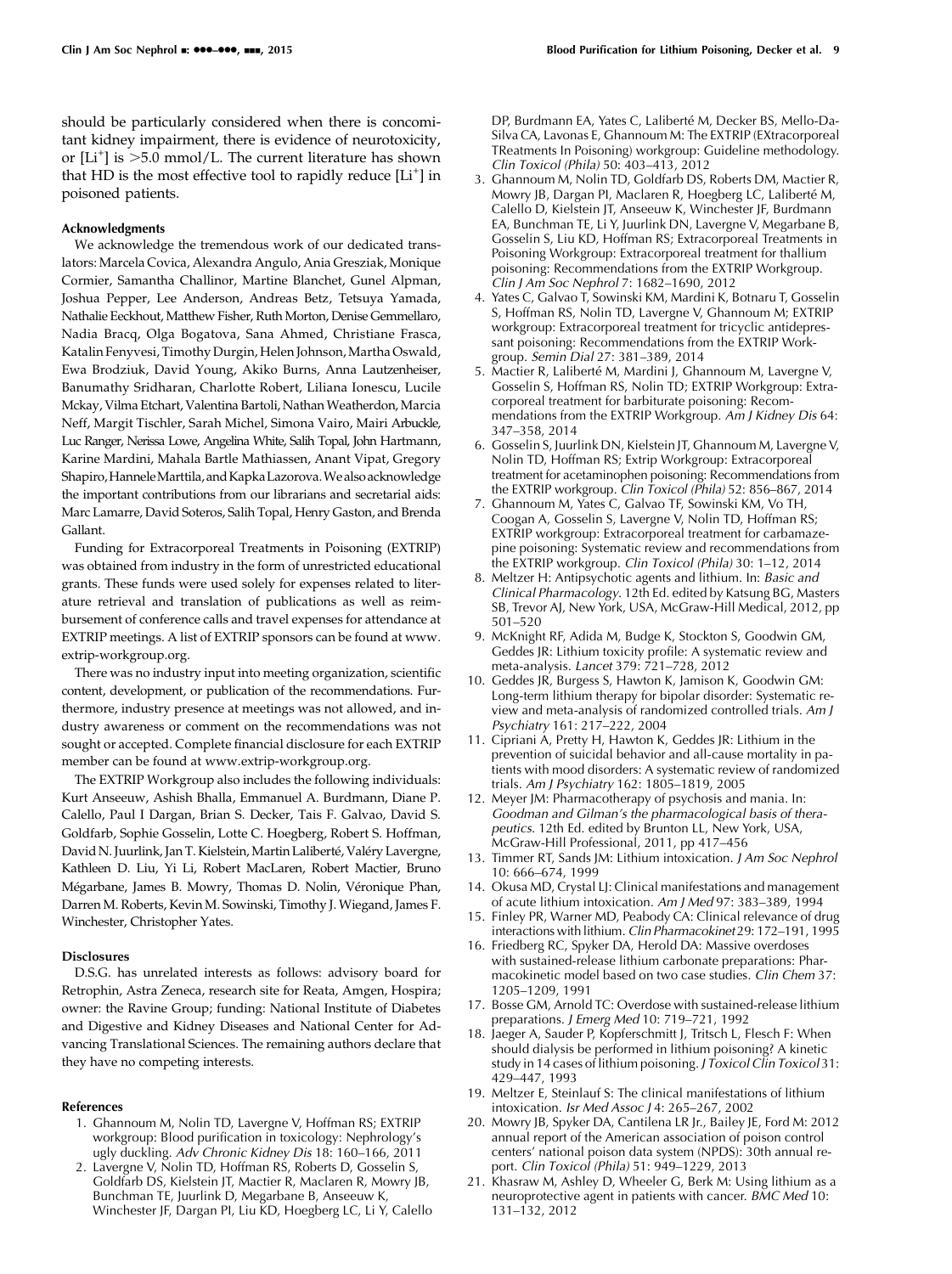- 22. Waring WS: Management of lithium toxicity. Toxicol Rev 25: 221–230, 2006
- 23. Colak Oray N, Arici A, Yanturali S, Kalkan S, Tuncok Y: Lithium poisoning: Is the lithium level a guide? Anadolu Psikiyatri Derg 12: 198–203, 2011
- 24. Gadallah MF, Feinstein EI, Massry SG: Lithium intoxication: Clinical course and therapeutic considerations. Miner Electrolyte Metab 14: 146–149, 1988
- 25. Hansen HE, Amdisen A: Lithium intoxication. (Report of 23 cases and review of 100 cases from the literature). Q J Med 47: 123–144, 1978
- 26. Menghini VV, Albright RC Jr.: Treatment of lithium intoxication with continuous venovenous hemodiafiltration. Am J Kidney Dis 36: E21, 2000
- 27. Bazilinski N, Mathew J: Lithium intoxication. Int J Artif Organs 9: 5–6, 1986
- 28. Roberts DM, Gosselin S: Variability in the management of lithium poisoning. Semin Dial 27: 390–394, 2014
- 29. Oakley PW, Whyte IM, Carter GL: Lithium toxicity: An iatrogenic problem in susceptible individuals. Aust N Z J Psychiatry 35: 833–840, 2001
- 30. Kayrak M, Ari H, Duman C, Gul EE, Ak A, Atalay H: Lithium intoxication causing ST segment elevation and wandering atrial rhythms in an elderly patient. Cardiol J 17: 404-407, 2010
- 31. Canan F, Kaya A, Bulur S, Albayrak ES, Ordu S, Ataoglu A: Lithium intoxication related multiple temporary ECG changes: A case report. Cases J 1: 156, 2008
- 32. Kayrak M, Duman C, Gul EE, Sonmez O, Kaya Z, Ari H: A bizarre electrocardiographic pattern due to chronic lithium therapy. Ann Noninvasive Electrocardiol 15: 289–292, 2010
- 33. Mateer JR, Clark MR: Lithium toxicity with rarely reported ECG manifestations. Ann Emerg Med 11: 208–211, 1982
- 34. Puhr J, Hack J, Early J, Price W, Meggs W: Lithium overdose with electrocardiogram changes suggesting ischemia. J Med Toxicol 4: 170–172, 2008
- 35. Porto FH, Leite MA, Fontenelle LF, Marrocos RP, Szczerback NF, de Freitas MR: The Syndrome of Irreversible Lithium-Effectuated Neurotoxicity (SILENT): One-year follow-up of a single case. J Neurol Sci 277: 172–173, 2009
- 36. Adityanjee, Munshi KR, Thampy A: The syndrome of irreversible lithium-effectuated neurotoxicity. Clin Neuropharmacol 28: 38–49, 2005
- 37. Zallo Atxutegi E, Pacheco MT, Izaguirre NB, Ansorena MAP: Syndrome of irreversible lithium-effectuated neurotoxicity. A propos of a case. Psiquiatria Biologica 15: 56–58, 2008
- 38. Favin FD, Klein-Schwartz W, Oderda GM, Rose SR: In vitro study of lithium carbonate adsorption by activated charcoal. J Toxicol Clin Toxicol 26: 443–450, 1988
- 39. Linakis JG, Lacouture PG, Eisenberg MS, Maher TJ, Lewander WJ, Driscoll JL, Woolf AD: Administration of activated charcoal or sodium polystyrene sulfonate (Kayexalate) as gastric decontamination for lithium intoxication: An animal model. Pharmacol Toxicol 65: 387–389, 1989
- 40. Benson BE, Hoppu K, Troutman WG, Bedry R, Erdman A, Höjer J, Mégarbane B, Thanacoody R, Caravati EM; American Academy of Clinical Toxicology; European Association of Poisons Centres and Clinical Toxicologists: Position paper update: Gastric lavage for gastrointestinal decontamination. Clin Toxicol (Phila) 51: 140–146, 2013
- 41. Smith SW, Ling LJ, Halstenson CE: Whole-bowel irrigation as a treatment for acute lithium overdose. Ann Emerg Med 20: 536– 539, 1991
- 42. Anonymous: Position paper: Whole bowel irrigation. J Toxicol Clin Toxicol 42: 843–854, 2004
- 43. Bretaudeau Deguigne M, Hamel JF, Boels D, Harry P: Lithium poisoning: The value of early digestive tract decontamination. Clin Toxicol (Phila) 51: 243–248, 2013
- 44. Ghannoum M, Lavergne V, Yue CS, Ayoub P, Perreault MM, Roy L: Successful treatment of lithium toxicity with sodium polystyrene sulfonate: A retrospective cohort study. Clin Toxicol (Phila) 48: 34–41, 2010
- 45. Mardini J, Lavergne V, Roberts D, Ghannoum M: Case reports of extracorporeal treatments in poisoning: Historical trends. Semin Dial 27: 402–406, 2014
- 46. Holubek WJ, Hoffman RS, Goldfarb DS, Nelson LS: Use of hemodialysis and hemoperfusion in poisoned patients. Kidney Int 74: 1327–1334, 2008
- 47. Offerman SR, Alsop JA, Lee J, Holmes JF: Hospitalized lithium overdose cases reported to the California Poison Control System. Clin Toxicol (Phila) 48: 443–448, 2010
- 48. Bailey B, McGuigan M: Lithium poisoning from a poison control center perspective. Ther Drug Monit 22: 650–655, 2000
- 49. The AGREE Collaboration: Appraisal of guidelines for research & evaluation. AGREE instrument. In: SCHOOL, edited bySGSHM, London, The AGREE Collaboration, 2001
- 50. Atkins D, Best D, Briss PA, Eccles M, Falck-Ytter Y, Flottorp S, Guyatt GH, Harbour RT, Haugh MC, Henry D, Hill S, Jaeschke R, Leng G, Liberati A, Magrini N, Mason J, Middleton P, Mrukowicz J, O'Connell D, Oxman AD, Phillips B, Schünemann HJ, Edejer T, Varonen H, Vist GE, Williams JW Jr., Zaza S; GRADE Working Group: Grading quality of evidence and strength of recommendations. BMJ 328: 1490, 2004
- 51. Fitch K, Bernstein SJ, Aguilar MD, Burnand B, LaCalle JR, Lazaro P, Loo MVH, McDonnell J, Vader JP, Kahan JP: The RAND/UCLA Appropriateness Method User's Manual. In: RAND (Ed.) Santa Monica, USA, RAND, 2011
- 52. Achong MR, Fernandez PG, McLeod PJ: Fatal self-poisoning with lithium carbonate. Can Med Assoc J 112: 868-870, 1975
- 53. Agarwal SK, Tiwari SC, Dash SC: Spectrum of poisoning requiring haemodialysis in a tertiary care hospital in India. Int J Artif Organs 16: 20–22, 1993
- 54. Allain P, Alquier P, Fresneau D, Hachet P: Study of lithium elimination during poisoning with anuria. Therapie 28: 1135– 1142, 1973
- 55. Amdisen A: Clinical features and management of lithium poisoning. Med Toxicol 3: 18–32, 1988
- 56. Amdisen A, Skjoldborg H: Haemodialysis for lithium poisoning. Lancet 2: 213, 1969
- 57. Ananth J, Djenderedjian A, Mendoza R, Cheung D: Acute and chronic lithium toxicity: Case reports and a review. Lithium 3: 139–145, 1992
- 58. Apte SN, Langston JW: Permanent neurological deficits due to lithium toxicity. Ann Neurol 13: 453–455, 1983
- 59. Ayuso Gatell A, León Regidor MA, Mestre Saura J, Díaz Boladeras RM, Sirvent Calvera JM, Nolla Panadés M: Acute lithium poisoning. Treatment with continuous arteriovenous hemofiltration. Apropos of a case. Rev Clin Esp 185: 195-197, 1989
- 60. Bailey AR, Sathianathan VJ, Chiew AL, Paterson AD, Chan BS, Arora S: Comparison of intermittent haemodialysis, prolonged intermittent renal replacement therapy and continuous renal replacement haemofiltration for lithium toxicity: A case report. Crit Care Resusc 13: 120–122, 2011
- 61. Baños Gallardo M, Rojo Ortega JM, Argüelles Toraño M: Hemodialysis treatment in lithium poisoning. Rev Clin Esp 183: 156–157, 1988
- 62. Beckmann U, Oakley PW, Dawson AH, Byth PL: Efficacy of continuous venovenous hemodialysis in the treatment of severe lithium toxicity. J Toxicol Clin Toxicol 39: 393–397, 2001
- 63. Bejar JM: Cerebellar degeneration due to acute lithium toxicity. Clin Neuropharmacol 8: 379–381, 1985
- 64. Bellomo R, Boyce N: Current approaches to the treatment of severe lithium intoxication. Lithium 3: 245–248, 1992
- 65. Bellomo R, Kearly Y, Parkin G, Love J, Boyce N: Treatment of life-threatening lithium toxicity with continuous arterio-venous hemodiafiltration. Crit Care Med 19: 836–837, 1991
- 66. Bertaso L, Buttazzoni C: Lithium intoxication: Treatment with continuous arterio-venous hemofiltration (C.A.V.H.). A case report. Acta Anaesthesiol Ital 44: 261–263, 1993
- 67. Bilanakis N, Gibiriti M: Lithium intoxication, hypercalcemia and "accidentally" induced food and water aversion: A case report. Prog Neuropsychopharmacol Biol Psychiatry 28: 201– 203, 2004
- 68. Borrás-Blasco J, Sirvent AE, Navarro-Ruiz A, Murcia-López A, Romero-Crespo I, Enriquez R: Unrecognized delayed toxic lithium peak concentration in an acute poisoning with sustained release lithium product. South Med J 100: 321-323, 2007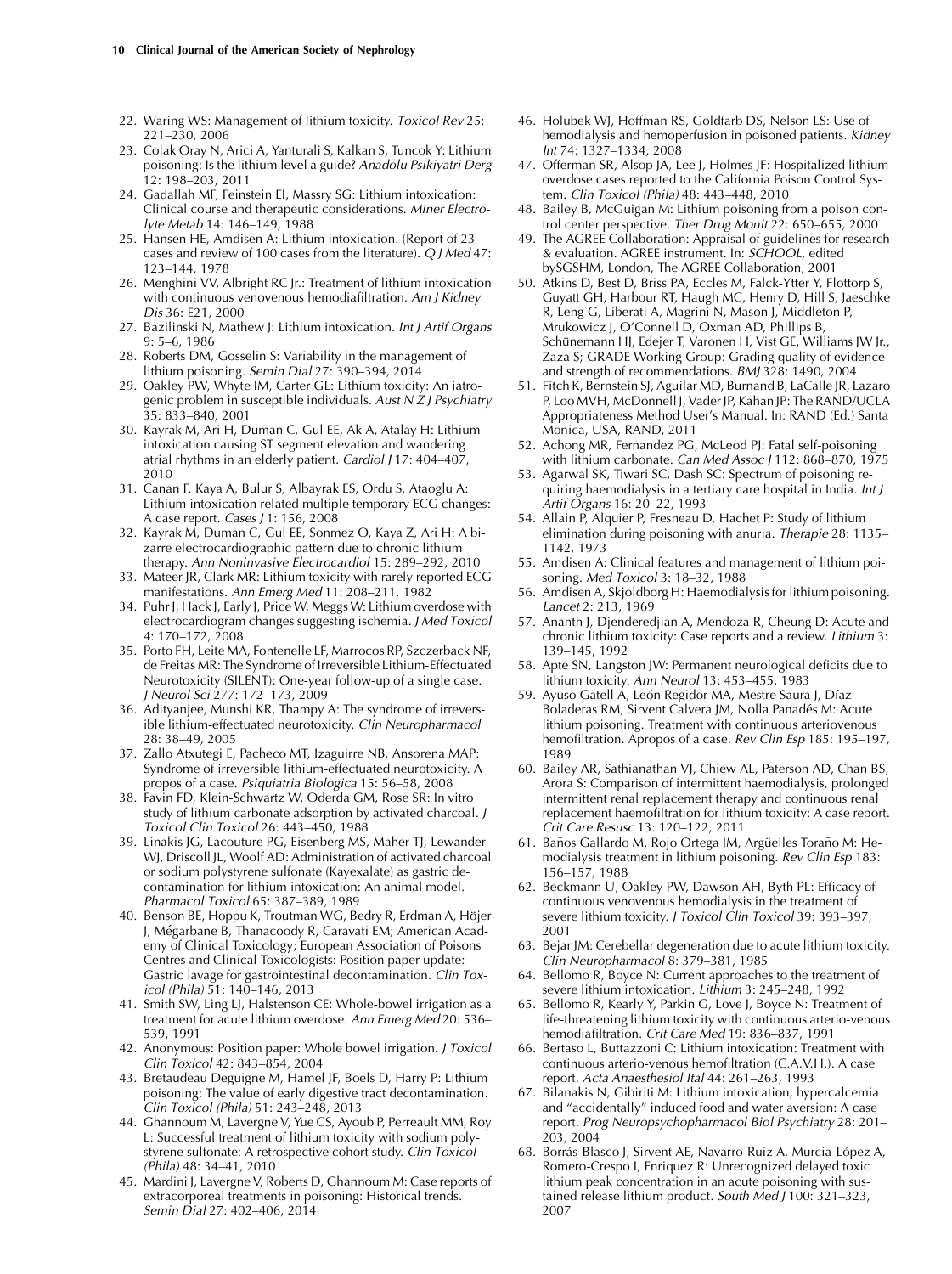- 69. Bosak AR, Graeme KA, Evans MD: Hemodialysis treatment of monomorphic ventricular tachycardia associated with chronic lithium toxicity. J Med Toxicol 10: 303–306, 2014
- 70. Bosinski T, Bailie GR, Eisele G: Massive and extended rebound of serum lithium concentrations following hemodialysis in two chronic overdose cases. Am J Emerg Med 16: 98–100, 1998
- 71. Bouffard Y, Claris O, Greffe J, Perrot D, Delafosse B, Motin J: Acute lithium poisoning. Value of hemodialysis and determination of intraerythrocytic lithium. Presse Med 13: 1456– 1457, 1984
- 72. Branger B, Peyrière H, Zabadani B, Vécina F, Abbar M: Voluntary lithium salt poisoning; risks of slow release forms. Nephrologie 21: 291–293, 2000
- 73. Brown EA, Pawlikowski TR: Lithium intoxication treated by peritoneal dialysis. Br J Clin Pract 35: 90–91, 1981
- 74. Camacho Pulido JA, Rucabado Aguilar I, Estecha Foncea MA, Quesada Blanca JL, Jurado Lara B, Jimenez Sanchez JM: Shock and severe hypoxemia in lithium intoxication. Farm Clin 12: 509–510, 1995
- 75. Cavaliere F, Guerrini P, Ciuni C, Magalini SI: A case of mixed lithium and phenothiazine poisoning with a fatal outcome. Recenti Prog Med 75: 877–882, 1984
- 76. Chebrolu SB, Yang HK, Hariman A, Tzamaloukas AH, Kjellstrand CM, Ing TS: Treatment of severe lithium poisoning and dialysis-induced hypophosphatemia with phosphorusenriched hemodialysis: A case report. Chin Med J (Engl) 118: 1405–1408, 2005
- 77. Chen L, Pym H: Rapid onset of neurological symptoms and lithium toxicity on starting meloxicam. Aust NZJ Psychiatry 44: 95, 2010
- 78. Christian MR, Thompson TM: Continuous veno-venous hemodialysis (CVVHD) after acute-on-chronic lithium overdose. Clin Toxicol, 49: 540, 2011
- 79. Clendeninn NJ, Pond SM, Kaysen G, Barraza JJ, Farrell T, Becker CE: Potential pitfalls in the evaluation of the usefulness of hemodialysis for the removal of lithium. J Toxicol Clin Toxicol 19: 341–352, 1982
- 80. Danel V, Rhodes AS, Saviuc P, Hanna J: Severe lithium intoxication: Two cases. Jeur 14: 134–136, 2001
- 81. De Ridder K, De Meester J, Demeyer I, Verbeke J, Nollet G: Management of a lithium intoxication. Tijdschr Geneeskd 58: 769–772, 2002
- 82. Desatnik P, Prütz KG: A very serious case of lithium poisoning. Good results with continuous arteriovenous dialysis. Lakartidningen 92: 643–645, 1995
- 83. Dhondt A, Verstraete A, Vandewoude K, Segers H, Eloot S, Decruyenaere J, Vanholder R: Efficiency of the Genius batch hemodialysis system with low serum solute concentrations: The case of lithium intoxication therapy. Am J Kidney Dis 46: e95– e99, 2005
- 84. Dias N, Hocken AG: Oliguric renal failure complicating lithium carbonate therapy. Nephron 10: 246–249, 1973
- 85. Diaz de Leon Ponce M, Juarez Diaz Gonzalez N, Ceron Hernandez A: Extracorporeal dialysis in lithium intoxication. Rev Med Inst Mex Seguro Soc 21: 521–523, 1983
- 86. Dieryck J: Lithium poisoning: Rare but dangerous. Tijdschr Geneeskd 39: 269-275, 1983
- 87. Dupuis RE, Cooper AA, Rosamond LJ, Campbell-Bright S: Multiple delayed peak lithium concentrations following acute intoxication with an extended-release product. Ann Pharmacother 30: 356–360, 1996
- 88. el-Mallakh RS, Lee RH: Seizures and transient cognitive deterioration as sequelae of acute lithium intoxication. Vet Hum Toxicol 29: 143–145, 1987
- 89. Eyer F, Pfab R, Felgenhauer N, Lutz J, Heemann U, Steimer W, Zondler S, Fichtl B, Zilker T: Lithium poisoning: Pharmacokinetics and clearance during different therapeutic measures. J Clin Psychopharmacol 26: 325–330, 2006
- 90. Favarel-Garrigues B, Favarel-Garrigues JC, Bourgeois M: 2 cases of severe poisoning by lithium carbonate. Ann Med Psychol (Paris) 1: 253–257, 1972
- 91. Fenves AZ, Emmett M, White MG: Lithium intoxication associated with acute renal failure. South Med J 77: 1472–1474, 1984
- 92. Fiaccadori E, Maggiore U, Parenti E, Greco P, Cabassi A: Sustained low-efficiency dialysis (SLED) for acute lithium intoxication. Nephrol Dial Transplant 24: 329–332, 2008
- 93. Gill J, Singh H, Nugent K: Acute lithium intoxication and neuroleptic malignant syndrome. Pharmacotherapy 23: 811–815, 2003
- 94. Giuliani E, Iseppi D, Orlandi MC, Alfonso A, Barbieri A: Prolonged neurological burden in severe lithium intoxication. Minerva Anestesiol 76: 463–465, 2010
- 95. Goddard J, Bloom SR, Frackowiak RS, Pusey CD, MacDermot J, Liddle PF: Lithium intoxication. BMJ 302: 1267–1269, 1991
- 96. Green ST, Dunn FG: Severe leucopenia in fatal lithium poisoning. Br Med J (Clin Res Ed) 290: 517, 1985
- 97. Groleau G, Barish R, Tso E, Whye D, Browne B: Lithium intoxication: Manifestations and management. Am J Emerg Med 5: 527–532, 1987
- 98. Guerin JM, Barbotin-Larrieu P, Lustman C: Acute voluntary lifethreatening carbonate lithium poisoning. Arch Intern Med 150: 920, 1990
- 99. Haghfelt T, Lund JO, Jorgensen HE, Baastrup PC: Lithium poisoning and kidney function. Nord Med 86: 1465–1471, 1971
- 100. Handler J: Lithium and antihypertensive medication: A potentially dangerous interaction. J Clin Hypertens (Greenwich) 11: 738–742, 2009
- 101. Hanna ME, Lobao CB, Stewart JT: Severe lithium toxicity associated with indapamide therapy. J Clin Psychopharmacol 10: 379–380, 1990
- 102. Hansen HE, Pedersen EB, Amdisen A: Renal function and plasma aldosterone during acute lithium intoxication. Acta Med Scand 205: 593–597, 1979
- 103. Havle N, Ilnem MC, Yener F, Dayan C: Patients with very high serum lithium levels may not have a poor clinical outcome. Klinik Psikofarmakoloji Bulteni 19: 206–207, 2009
- 104. Hawkins JB, Dorken PR: Lithium. Lancet 1: 839–840, 1969
- 105. Hazouard E, Ferrandière M, Rateau H, Doucet O, Perrotin D, Legras A: Continuous veno-venous haemofiltration versus continuous veno-venous haemodialysis in severe lithium selfpoisoning: A toxicokinetics study in an intensive care unit. Nephrol Dial Transplant 14: 1605–1606, 1999
- 106. Heinrich TW, Biblo LA, Schneider J: Torsades de pointes associated with ziprasidone. Psychosomatics 47: 264–268, 2006
- 107. Hughes PM, Pemberton DM, Dobbinson TL: Lithium toxicity and haemodialysis. N Z Med J 97: 23-24, 1984
- 108. Humbert G, Fillastre JP, Leroy J, Maitrot B, Tobelem G, Leroux G, Lavoine A: Lithium poisoning. Sem Hop 50: 509–514, 1974
- 109. Ilagan MC, Carlson D, Madden JF: Lithium toxicity: Two case reports. Del Med J 74: 263–270, 2002
- 110. Jacobsen D, Aasen G, Frederichsen P, Eisenga B: Lithium intoxication: Pharmacokinetics during and after terminated hemodialysis in acute intoxications.  $\tilde{J}$  Toxicol Clin Toxicol 25: 81–94, 1987
- 111. Jaeger A, Sauder P, Kopferschmitt J, Jaegle ML: Toxicokinetics of lithium intoxication treated by hemodialysis. *J Toxicol Clin* Toxicol 23: 501–517, 1985-1986
- 112. Jenniskens-Bruins JJ, Gerards LJ: Lithium poisoning in a newborn infant. Tijdschr Kindergeneeskd 60: 76–78, 1992
- 113. Jensen H, Ladefoged J: Delayed absorption of lithium in intoxication: A case history. Eur J Clin Pharmacol 8: 285, 1975
- 114. Jensen JP, Kortsen H, Søorensen E: Lithium poisoning. Report of a case treated with hemodialysis. Ugeskr Laeger 136: 1505– 1507, 1974
- 115. Josephs W, Schilken P, Wiechmann HW, Grotz J: Successful detoxication of a potentially letal lithium intoxication by hemofiltration. Intensivmed Notfallmed 25: 241–243, 1988
- 116. Kansagra A, Nambiar S, Beth N, Yang E, Patel P,Karetzky M: Acute respiratory distress syndrome secondary to acute lithium intoxication. Crit Care Med 38: A274, 2010
- 117. Kansagra AJ, Yang E, Nambiar S, Patel PS, Karetzky MS: A rare case of acute respiratory distress syndrome secondary to acute lithium intoxication. Am J Ther 21: e31–e34, 2014
- 118. Kasahara H, Shinozaki T, Nukariya K, Nishimura H, Nakano H, Nakagawa T, Ushijima S: Hemodialysis for lithium intoxication: Preliminary guidelines for emergency. Jpn J Psychiatry Neurol 48: 1–12, 1994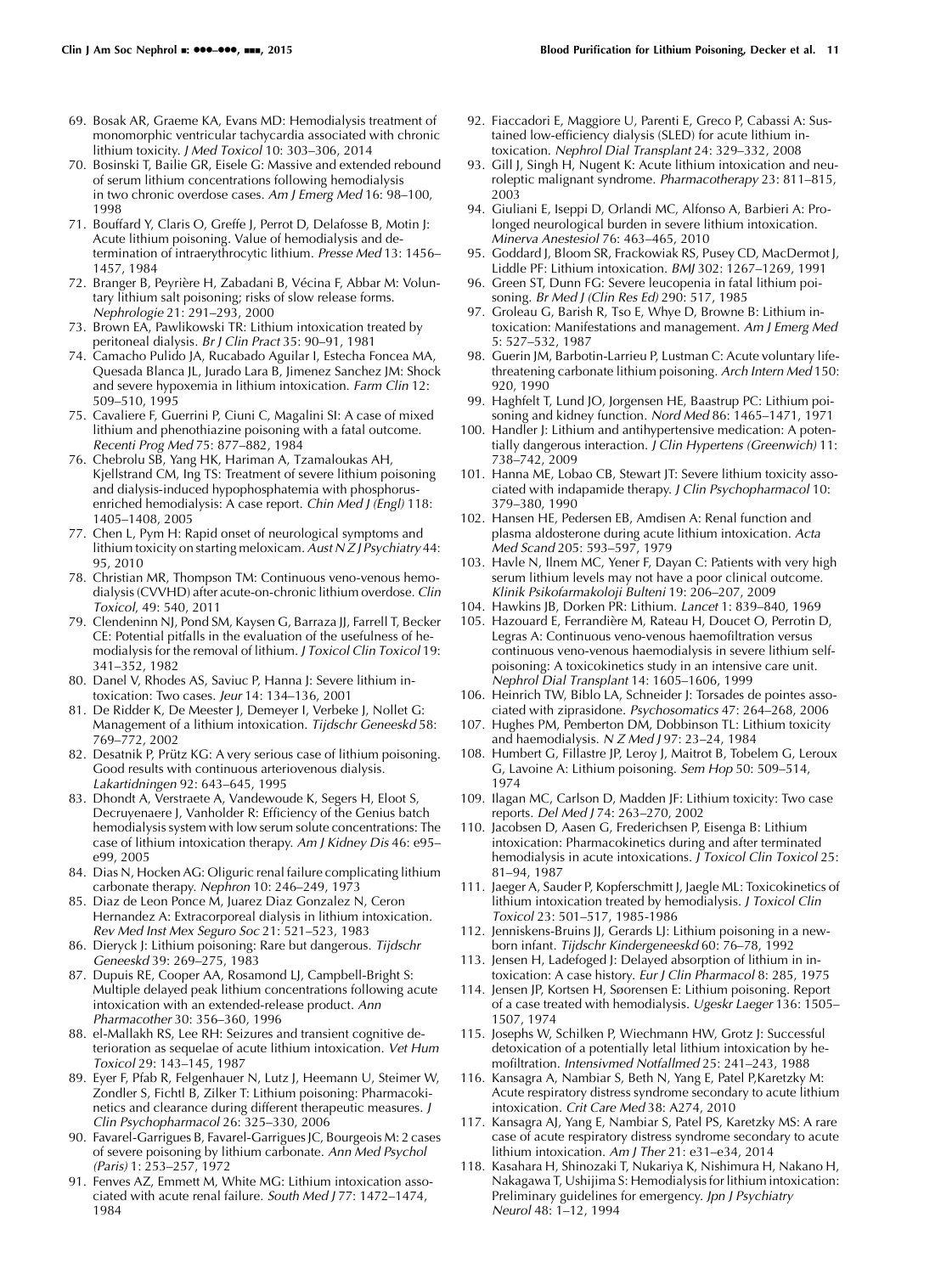- 119. Kelleher SP, Raciti A, Arbeit LA: Reduced or absent serum anion gap as a marker of severe lithium carbonate intoxication. Arch Intern Med 146: 1839–1840, 1986
- 120. Kerbusch T, Mathôt RA, Otten HM, Meesters EW, van Kan HJ, Schellens JH, Beijnen JH: Bayesian pharmacokinetics of lithium after an acute self-intoxication and subsequent haemodialysis: A case report. Pharmacol Toxicol 90: 243–245, 2002
- 121. Kirschner RI, Barthold CL: Cluster of chronic lithium toxicity in a correctional facility. Clin Toxicol 49: 515–627, 2011
- 122. Kleinert A, Kołaciński Z: Acute suicidal poisoning with lithium carbonate. Pol Tyg Lek 46: 464–465, 1991
- 123. Kondziela JR: Extreme lithium intoxication without severe symptoms. Hosp Community Psychiatry 35: 727–728, 1984
- 124. Lai CL, Chen WJ, Huang CH, Lin FY, Lee YT: Sinus node dysfunction in a patient with lithium intoxication. *J Formos Med* Assoc 99: 66–68, 2000
- 125. Lang E, König L: Lithium-poisonings. Act Nerv Super (Praha) 16: 197–198, 1974
- 126. Lavender S, Brown JN, Berrill WT: Acute renal failure and lithium intoxication. Postgrad Med J 49: 277–279, 1973
- 127. Lawler PG, Cove-Smith JR: Acute respiratory failure following lithium intoxication. A report of two cases. Anaesthesia 41: 623–627, 1986
- 128. Leblanc M, Raymond M, Bonnardeaux A, Isenring P, Pichette V, Geadah D, Quimet D, Ethier J, Cardinal J: Lithium poisoning treated by high-performance continuous arteriovenous and venovenous hemodiafiltration. Am J Kidney Dis 27: 365-372, 1996
- 129. Lee YC, Lin JL, Lee SY, Hsu CW, Weng CH, Chen YH, Yang CW, Yen TH: Outcome of patients with lithium poisoning at a fareast poison center. Hum Exp Toxicol 30: 528–534, 2011
- 130. Lins R, de Broe ME: Serious poisoning in maintenance therapy with lithium carbonate. Ned Tijdschr Geneeskd 124: 545–548, 1980
- 131. Vasileiou I, Giaginis C, Klonaris C, Theocharis S: Insight into pain-inducing and -related gene expression: a challenge for development of novel targeted therapeutic approaches. Fundam Clin Pharmacol 25: 48–62, 2011
- 132. Long AN, Oktaei H, Childress RD, Solomon SS: Rapid reversal of lithium-induced hyperparathyroidism: a case report. Journal of Investigative Medicine, 59: 372, 2011
- 133. Lum G: Lithium self-intoxication treated with hemodialysis. Lab Med 38: 667–668, 2007
- 134. Lundholm B, Landgren A: Chronic lithium poisoning can be difficult to discover. Lakartidningen 107: 496–497, 2010
- 135. Manor E: A case of reversible tachy-bradycardia syndrome and permanent neurological sequelae in lithium intoxication. Arch Toxicol 53: 384–385, 1983
- 136. Manto M, Godaux E, Jacquy J, Hildebrand JG: Analysis of cerebellar dysmetria associated with lithium intoxication. Neurol Res 18: 416–424, 1996
- 137. Marshall SM, Kesson CM: Severe lithium poisoning. Drug Intell Clin Pharm 15: 598–599, 1981
- 138. Meertens JH, Jagernath DR, Eleveld DJ, Zijlstra JG, Franssen CF: Haemodialysis followed by continuous veno-venous haemodiafiltration in lithium intoxication; a model and a case. Eur J Intern Med 20: e70–e73, 2009
- 139. Menegueti MG, Basile-Filho A, Martins-Filho OA, Auxiliadora-Martins M: Severe arrhythmia after lithium intoxication in a patient with bipolar disorder admitted to the intensive care unit. Indian J Crit Care Med 16: 109–111, 2012
- 140. Meyer RJ, Flynn JT, Brophy PD, SmoyerWE, Kershaw DB, Custer JR, Bunchman TE: Hemodialysis followed by continuous hemofiltration for treatment of lithium intoxication in children. Am J Kidney Dis 37: 1044–1047, 2001
- 141. Newland KD, Mycyk MB: Hemodialysis reversal of lithium overdose cardiotoxicity. Am J Emerg Med 20: 67–68, 2002
- 142. Nishiwaki T, Tanaka K, Sekiya S: Acute lithium intoxication in pregnancy. Int J Gynaecol Obstet 52: 191–192, 1996
- 143. Nurnberger JI Jr.: Diuretic-induced lithium toxicity presenting as mania. J Nerv Ment Dis 173: 316–318, 1985
- 144. Oakley PW, Dawson AH, Whyte IM: Lithium: Thyroid effects and altered renal handling. J Toxicol Clin Toxicol 38: 333–337, 2000
- 145. O'Connor J, Gleeson J: Acute lithium intoxication: Peritoneal dialysis or forced diuresis? N Z Med J 95: 790–791, 1982
- 146. Paholpak S: Severe lithium toxicity treated by hemodialysis: A case report. J Med Assoc Thai 72: 112–116, 1989
- 147. Pandey S, Jain S, Chatterjee R: Acute lithium toxicity: Two cases with different outcomes. Neurol India 56: 484–485, 2008
- 148. Peces R, Fernández EJ, Regidor D, Peces C, Sánchez R, Montero A, Selgas R: Treatment of acute lithium intoxication with highflux haemodialysis membranes. Nefrologia 26: 372–378, 2006
- 149. Peces R, Pobes A: Effectiveness of haemodialysis with high-flux membranes in the extracorporeal therapy of life-threatening acute lithium intoxication. Nephrol Dial Transplant 16: 1301– 1303, 2001
- 150. Pedersen RS, Svendsen O: Lithium poisoning treated with hemodialysis. Review and a case report. Ugeskr Laeger 138: 3325–3327, 1976
- 151. Perale L, Strizzolo L, Apollonio L, Calci M: Adynamic ileus in chronic lithium intoxication. J Emerg Med 38: 502, 2010
- 152. Perrier A, Martin PY, Favre H, Muller AF, Urban P, Chevrolet JC: Very severe self-poisoning lithium carbonate intoxication causing a myocardial infarction. Chest 100: 863–865, 1991
- 153. Perrot D, Bouffard Y, Roux H: Suicidal acute poisoning with lithium. Journal de Toxicologie Medicale 2: 49–53, 1982
- 154. Phillips BD, Gopalakrishnan G, Gohh R, Hennessey JV: Lithium toxicity precipitated by profound hypothyroidism. Thyroid 18: 651–654, 2008
- 155. Plenge U, Møller AM: Development of sustained vasodilatory shock and permanent loss of hearing after severe lithium carbonate poisoning. Ugeskr Laeger 170: 354, 2008
- 156. Pond SM: Extracorporeal techniques in the treatment of poisoned patients. Med J Aust 154: 617–622, 1991
- 157. Prencipe M, Cicchella A, Del Giudice A, Di Giorgio A, Scarlatella A, Vergura M, Aucella F: The acute renal and cerebral toxicity of lithium: A cerebro-renal syndrome? A case report. G Ital Nefrol 30: 30.3.18, 2013
- 158. Pringuey D, Yzombard G, Charbit JJ, Portugal H, Saingra S, Frayssinet R, Milech T, Dufour H: Lithium kinetics during hemodialysis in a patient with lithium poisoning. Am J Psychiatry 138: 249–251, 1981
- 159. Rose SR, Klein-Schwartz W, Oderda GM, Gorman RL, Young WW: Lithium intoxication with acute renal failure and death. Drug Intell Clin Pharm 22: 691–694, 1988
- 160. Rosen PB, Stevens R: Action myoclonus in lithium toxicity. Ann Neurol 13: 221–222, 1983
- 161. Sahin Yildiz T, Hosten T, Toker K, Solak M: Life-threatening acute lithium intoxication and treatment methods (case report). Anestezi Dergisi 14: 210–212, 2006
- 162. Satar S, Alpay NR, Sebe A, Gokel Y: Emergency hemodialysis in the management of intoxication. Am J Ther 13: 404–410, 2006
- 163. Sato Y, Taki K, Honda Y, Takahashi S, Yoshimura A: Lithium toxicity precipitated by thyrotoxicosis due to silent thyroiditis: Cardiac arrest, quadriplegia, and coma. Thyroid 23: 766–770, 2013
- 164. Saxena S, Mallikarjuna P: Severe memory impairment with acute overdose lithium toxicity. A case report. Br J Psychiatry 152: 853–854, 1988
- 165. Schindler BA, Ramchandani D: Partial complex status epilepticus in a lithium-toxic patient. Psychosomatics 34: 521– 524, 1993
- 166. Schmitt C, Furet Y, Perrotin D, Paintaud G: Acute lithium intoxications, review of the literature and cases study. Therapie 64: 55–63, 2009
- 167. Scoble JE, McLean A, Munn S, Varghese Z, Sweny P, Moorhead JF: Lithium nephrotoxicity and red cell lithium. Nephrol Dial Transplant 5: 904, 1990
- 168. Slørdal L, Samstad S, Bathen J, Spigset O: A life-threatening interaction between lithium and celecoxib. Br J Clin Pharmacol 55: 413–414, 2003
- 169. Smith D, Keane P, Donovan J, Malone K, McKenna TJ: Lithium encephalopathy. J R Soc Med 96: 590-591, 2003
- 170. Sood MM, Richardson R: Negative anion gap and elevated osmolar gap due to lithium overdose. CMAJ 176: 921–923, 2007
- 171. Swartz CM, Jones P: Hyperlithemia correction and persistent delirium. J Clin Pharmacol 34: 865–870, 1994
- 172. Szerlip HM, Heeger P, Feldman GM: Comparison between acetate and bicarbonate dialysis for the treatment of lithium intoxication. Am J Nephrol 12: 116–120, 1992